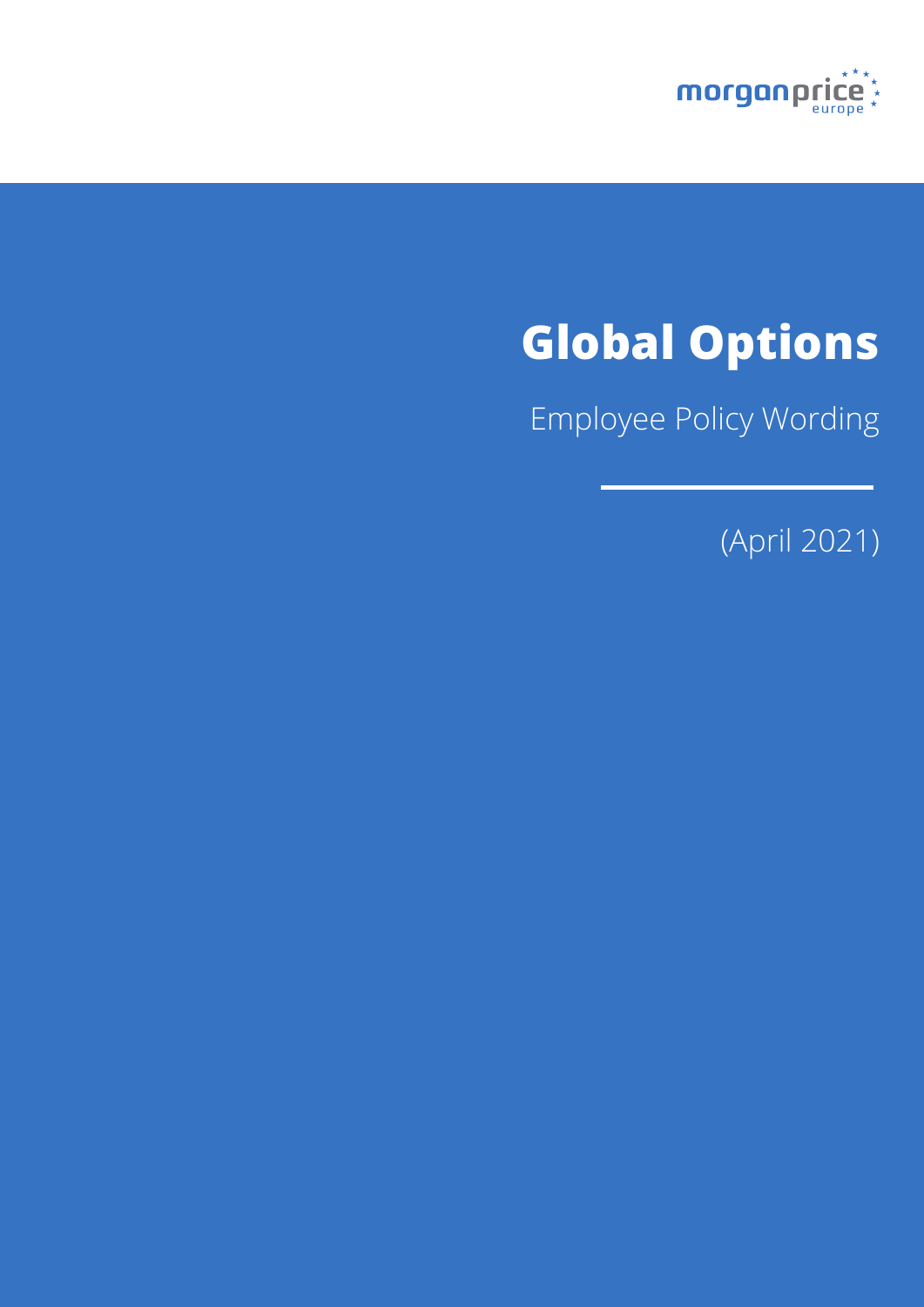

# **Contents**

# **1. Introduction to this policy**

- a. Contract of insurance
- b. Provision of insurance services and benefits
- c. Understanding the scope of this insurance
- d. Our promise of service
- e. Cooling-off period
- f. Queries on this policy
- g. Data Protection & Privacy Notice

# **2. Eligibility**

- a. Who can apply
- b. Conditions of acceptance
- c. Declarations and changes

# **3. Underwriting**

- a. Full Medical Underwriting (FMU)
- b. Moratorium Underwriting
- c. Medical History Disregarded (MHD)

# **4. How to claim**

- a. Emergency assistance/evacuation claims
- b. Claims requiring pre-authorisation
- c. Reimbursement claims
- d. General claims guidance notes
- e. Settlement of claims

# **5. Words and phrases used in this policy**

# **6. General exclusions**

# **7. General policy administration**

- a. Commencement of cover
- b. Adding or removing your dependants
- c. Maintaining cover
- d. Alterations to this policy
- e. Changing the plan type
- f. Policy duration and premium payment
- g. Temporary return to your home country
- h. Cancelling this policy
- i. Termination
- j. Death of you and/or your covered dependants
- k. Other insurance
- l. Subrogation
- m. Help and intervention
- n. Compliance
- o. Governing law

# **8. How to make a complaint**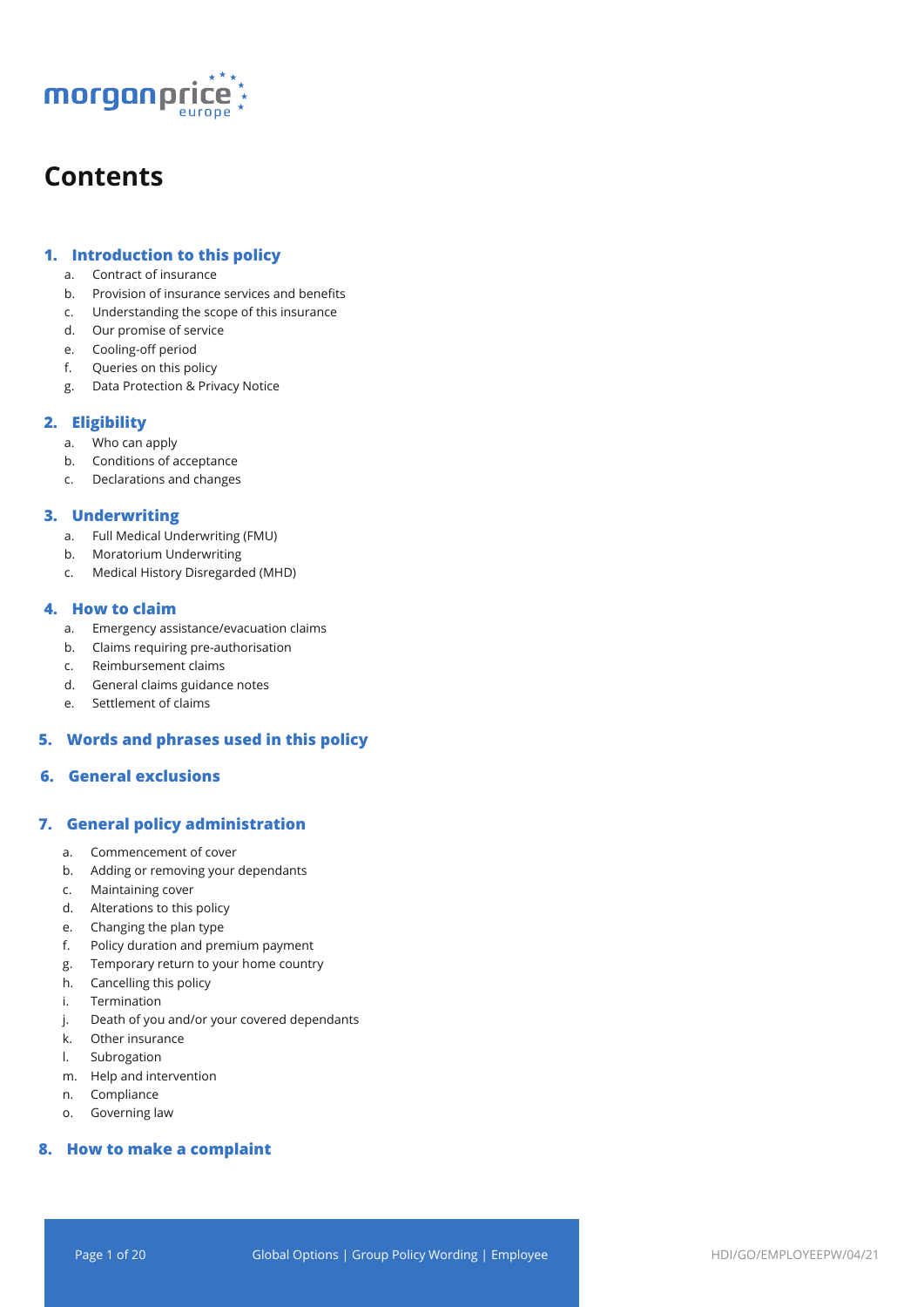# morganpri

# **1 Introduction to this policy**

Welcome and thank you for choosing the Global Options Plan from Morgan Price (Europe) ApS to look after your health insurance needs.

Please check the certificate of insurance to make sure that all of the details shown are correct. If any changes need to be made, please let your employer know immediately.

Take a few moments to look through this policy, including the detailed benefit schedule, to make sure you and/or your covered dependants fully understand what is covered by this insurance policy.

This policy has been written using plain language wherever possible and has been designed to set out all the features and benefits of the Global Options Plan in a straightforward and easy to understand format.

If there is any aspect of the Global Options Plan that you and/ or your covered dependants are unsure about, please do not hesitate to contact us.

# **a. Contract of insurance**

The group application form your employer completed, your and/ or your covered dependants application forms, together with any additional information provided, this policy wording, the certificate of insurance, any endorsements applied to this policy and the detailed benefit schedule, are all part of the contract of insurance between your employer and the Insurer, and should be read as one document.

Provided the required amount of premium is paid on the due date, we will provide you and/or your eligible dependants listed in the certificate of insurance with the benefits set out in the detailed benefit schedule attached to the certificate of insurance.

The insurance is effective only after we have issued written confirmation that you and/or your eligible dependants have been accepted for cover and becomes, and remains, insured in accordance with the terms and conditions set out in this policy.

# **b. Provision of insurance services and benefits**

This is a list of the different parties involved in providing the insurance services and benefits under this policy:

- This is a Morgan Price (Europe) ApS policy. Morgan Price is responsible for the plan design, the sales, administration (including issue of policy documents and collection of premiums) and general management of this policy.
- The policy is underwritten by HDI Global Specialty SE of Podbielskistraße 396, 30696 Hannover, Germany, which

is authorised to carry on general insurance business and is authorised and regulated by BaFin (the German Federal Financial Supervisory Authority).

• Morgan Price (Europe) ApS is the entity appointed by the Insurer to provide the services relating to policy administration, claims handling, case management and evacuation and assistance on this policy.

# **c. Understanding the scope of this insurance**

You and/or your covered dependants will find details of what is covered and what is not covered in the detailed benefit schedule. Please make sure you and/or your covered dependants read this carefully to understand what is covered and where waiting periods may apply to benefits.

In addition, within this policy wording, there is a list of general exclusions that apply to this policy.

# **d. Our promise of service**

As a valued customer, you have important rights and entitlements. You are entitled to expect:

- **• Politeness and courtesy.**
- **• Helpful advice and guidance.**
- **• Confidentiality.**
- **• Professional and efficient service.**

At Morgan Price (Europe) ApS, each of our customers is important to us and we believe you have the right to a fair, swift and courteous service at all times. We will always aim to provide you with a professional, confidential and efficient service no matter what your query is.

However, we do appreciate that occasionally things can go wrong. We take all complaints seriously and aim to resolve them fairly and promptly. The information in the 'How to make a complaint' section explains how you can complain and how we will deal with your complaint.

# **e. Cooling-off period**

If having purchased this policy, your employer decides that it does not meet their needs, they will need to confirm in writing to info@morgan-price.eu that they wish to cancel this policy.

Provided no claims have been paid and/or pre-authorisation of claim costs have been issued, we will refund any premium that has been paid.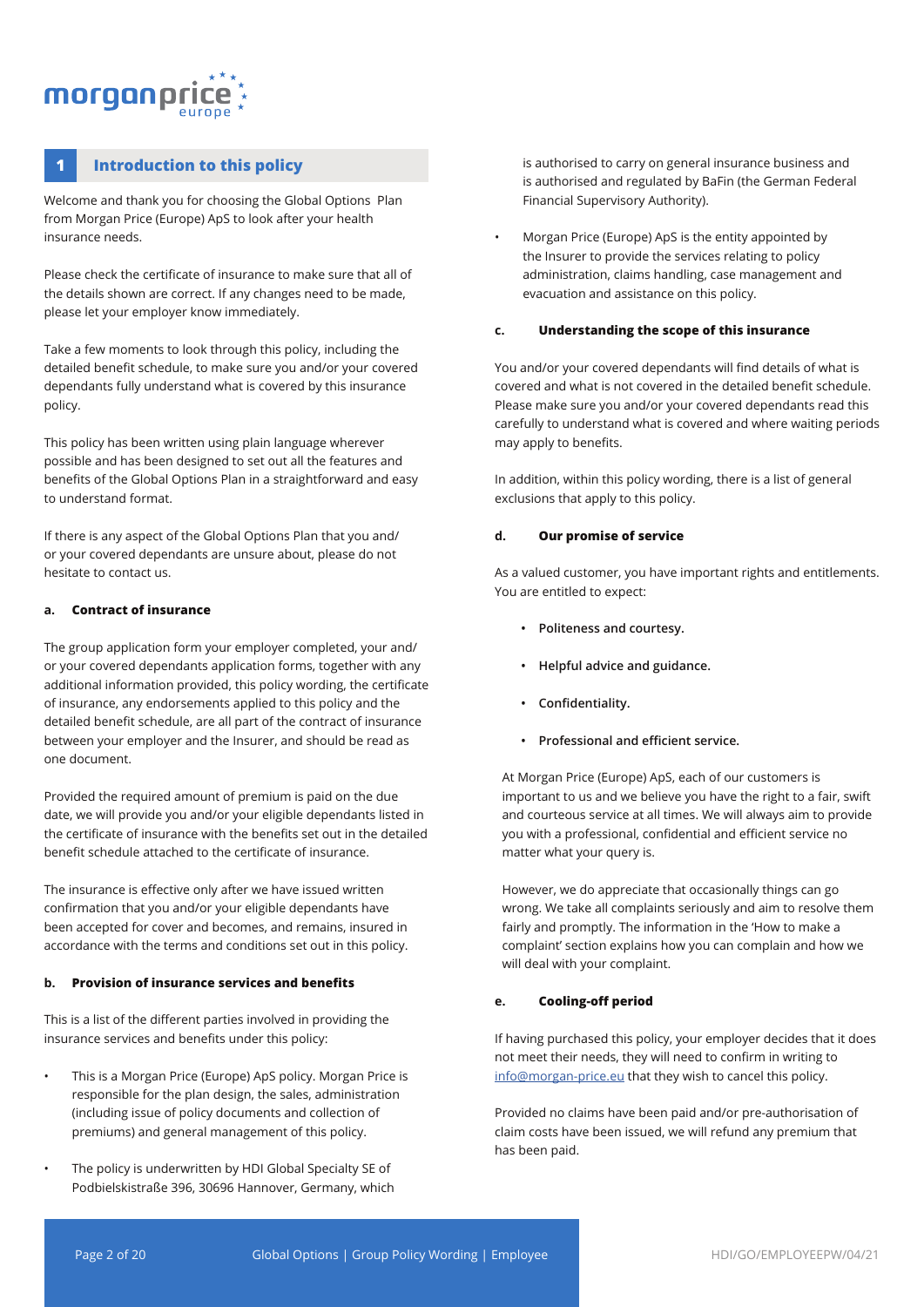

# **f. Queries on this policy**

For any queries on this policy, you should contact:

**Morgan Price (Europe) ApS Nybrogade 18 3. 1203 Kobenhavn K Denmark**

**T: +44 (0) 1379 646 730**

**F: +44 (0) 1379 652 794**

# **E: info@morgan-price.eu**

# **g. Data Protection & Privacy Notice**

This notice explains how your data will be collected and dealt with, and your rights concerning that data. In this notice, `we', `us' or `our' refers to HDI Global Specialty SE and its agents, co-insurers and reinsurers. `You' or `your' refers to the individual whose personal data we are processing.

Personal data, or personal information, means any information about an individual from which that person can be identified. We respect your privacy and we are committed to protecting your personal data. Morgan Price (Europe) ApS, together with its insurance partner, HDI Global Specialty SE, is the joint controller and processor of your personal data.

#### **h. Responsible data controller**

HDI Global Specialty SE Podbielskistraße 396 30659 Hannover Germany Tel. +49 511 5604-2909 E-mail: contact@hdi-specialty.com

HDI Global Specialty SE is a Data Controller as defined under the EU General Data Protection Regulation ('GDPR').

You can reach our Data Protection Officer by post at the aforementioned address (please include the additional address line "Data Protection Officer") or by e-mail via our data privacy group mailbox: E-mail: privacy-hgs@hdi-specialty.com

# **i. Personal data we may collect about you**

- Individual details such as name, address, proof of address, contact details (including emails and telephone numbers), gender, marital status, date and place of birth, nationality, employer, job title, employment history and family details (including their relationship to you).
- Identification numbers issued by government bodies, agencies or similar such as national insurance, passport,

tax identification or driving licence numbers.

- Financial information such as bank account or payment card details, income or transaction histories.
- Insurance policy information including information about quotes you receive and policies you take out.
- Credit and anti-fraud data including credit history, credit score, sanctions and criminal offences, and information received from various anti-fraud databases relating to you.
- Information about previous and current claims (including in connection with other related or unrelated insurance) which may include data about your health, criminal convictions, or special categories of personal data and, in some cases, surveillance reports.
- Technical information including your computer's IP address.
- Special categories of personal data which have additional protection under the GDPR, namely health, criminal convictions, racial or ethnic origin, political opinions, religious or philosophical beliefs, trade union membership, genetic data, biometric, or data concerning sex life or sexual orientation.
- Identification numbers issued by government bodies, agencies or similar such as national insurance, passport, tax identification or driving licence numbers.

# **j. Where we may collect your personal data from**

We may collect your personal data from various sources:

- You (including, from time to time, recordings of your telephone calls with us)
- Your family members, employer or agent/representative (including your broker)
- Our agents, other insurers, insurance brokers, or reinsurers
- Credit reference agencies
- Websites or software applications for use on computers or mobile devices and/or social media content, tools and applications
- Anti-fraud databases, sanctions lists, court judgments and other databases
- Government agencies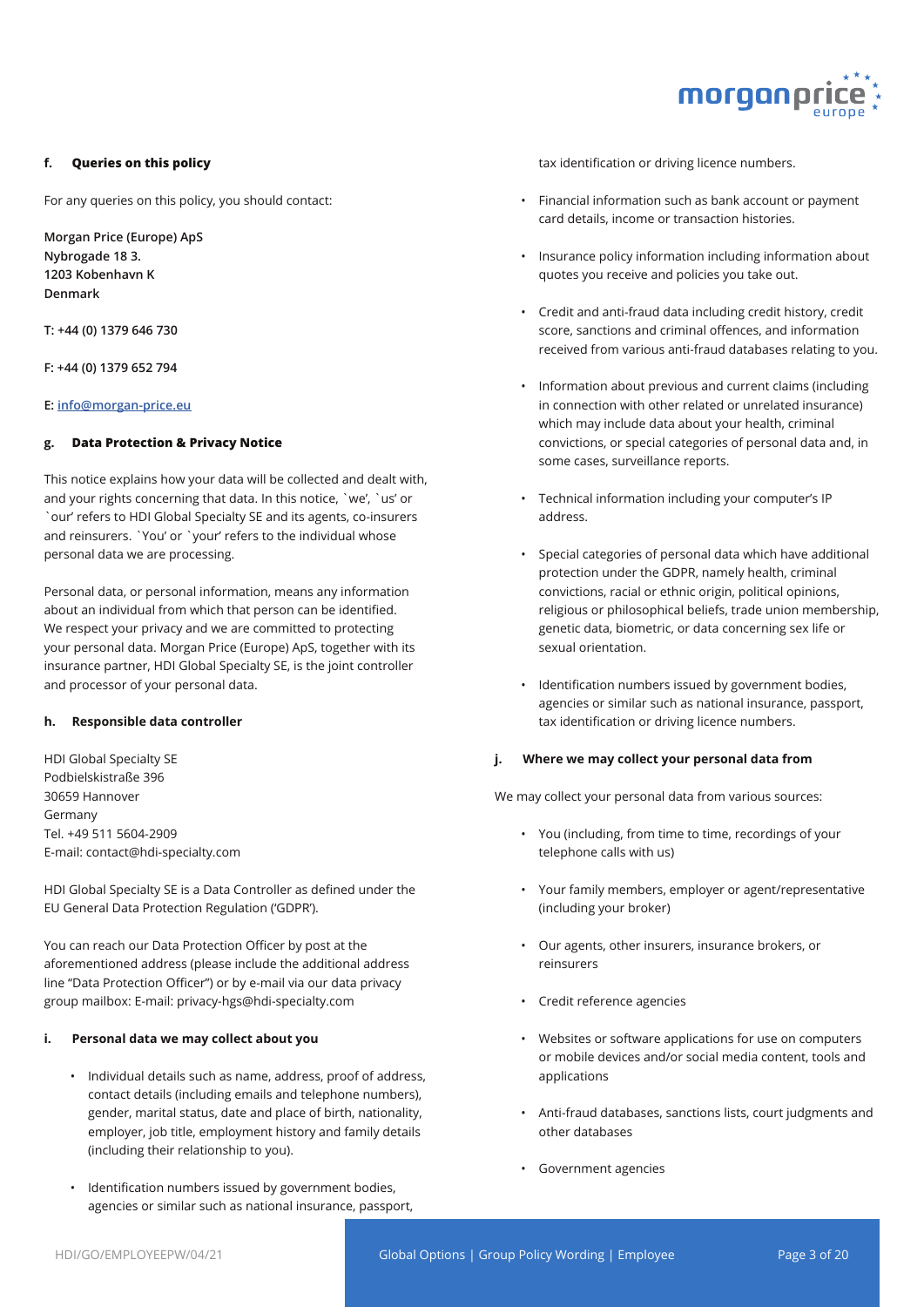

- Any open electoral register; or
- In the event of a claim, third parties including the other party or parties to the claim, witnesses, experts, loss adjusters, solicitors, claims handlers, translators, surveillance agents, engineers and others.

# **k. Identities of Data Controllers and Data Protection Contacts**

The operation of the insurance market means that personal data may be shared between insurance brokers, insurers, reinsurers and other market participants. You can find out the identity of the controller or controllers of your personal data in the following ways:

- If you took out the insurance yourself, get in touch with the data protection contact at your insurance broker or the entity you dealt with in taking out the insurance.
- If your employer or another organisation took out the insurance for your benefit, you should get in touch with the data protection contact at your employer or the organisation that took out the insurance.
- If you are not a policyholder or an insured under the insurance, you should get in touch with the organisation that collected your personal data.
- **l. The purposes, categories, legal grounds and recipients of our processing your personal data**
	- **• Your personal data may be processed for the following purposes:** 
		- Quotation/inception:
			- Setting you up as a client, including possible fraud, sanctions, credit and anti-money laundering checks
			- Evaluating the risks and matching them to appropriate policy terms/premium
			- Payment of premium where the insured is an individual
		- Policy administration
			- Client care, including communicating with you and sending you updates
			- Payments to and from individuals
		- Claims processing:
			- Managing insurance and reinsurance claims
- Defending or prosecuting legal claims or regulatory proceedings
- Investigating or prosecuting fraud
- Renewals
	- Contacting you/the insured to renew the insurance
	- Evaluating the risks and matching them to appropriate policy terms/premium
	- Payment of premium where the insured is an individual
- Other purposes including:
	- Complying with our regulatory or legal obligations
	- Risk modelling
	- Effecting reinsurance contracts
	- Transferring books of business, company sales, restructuring and reorganisation.
- **• We may also disclose personal data to the following non-exhaustive list of entities: reinsurers, financial institutions, service providers, contractors, agents, tax authorities, law enforcement and other regulators and group companies in connection with the above purposes. You will find the current list of service providers and our companies who participate in dataprocessing operations hereon our website or by emailing privacy-hgs@hdi-specialty.com.**
- **• We process your data on one of the following legal grounds:**
	- In order to place and operate the contract(s) of insurance;
	- Where a legitimate interest to do so has been identified for which processing of your data is necessary and which balances your interest, rights and freedoms e.g. protecting you from fraud or personalising the insurance product to you; or
	- Where we have a legal obligation to do so e.g. to prevent money laundering.

# **m. Consent**

To provide insurance and deal with insurance claims in certain circumstances we may need to process special categories of your personal data (see 2.8 above), such as medical or criminal records.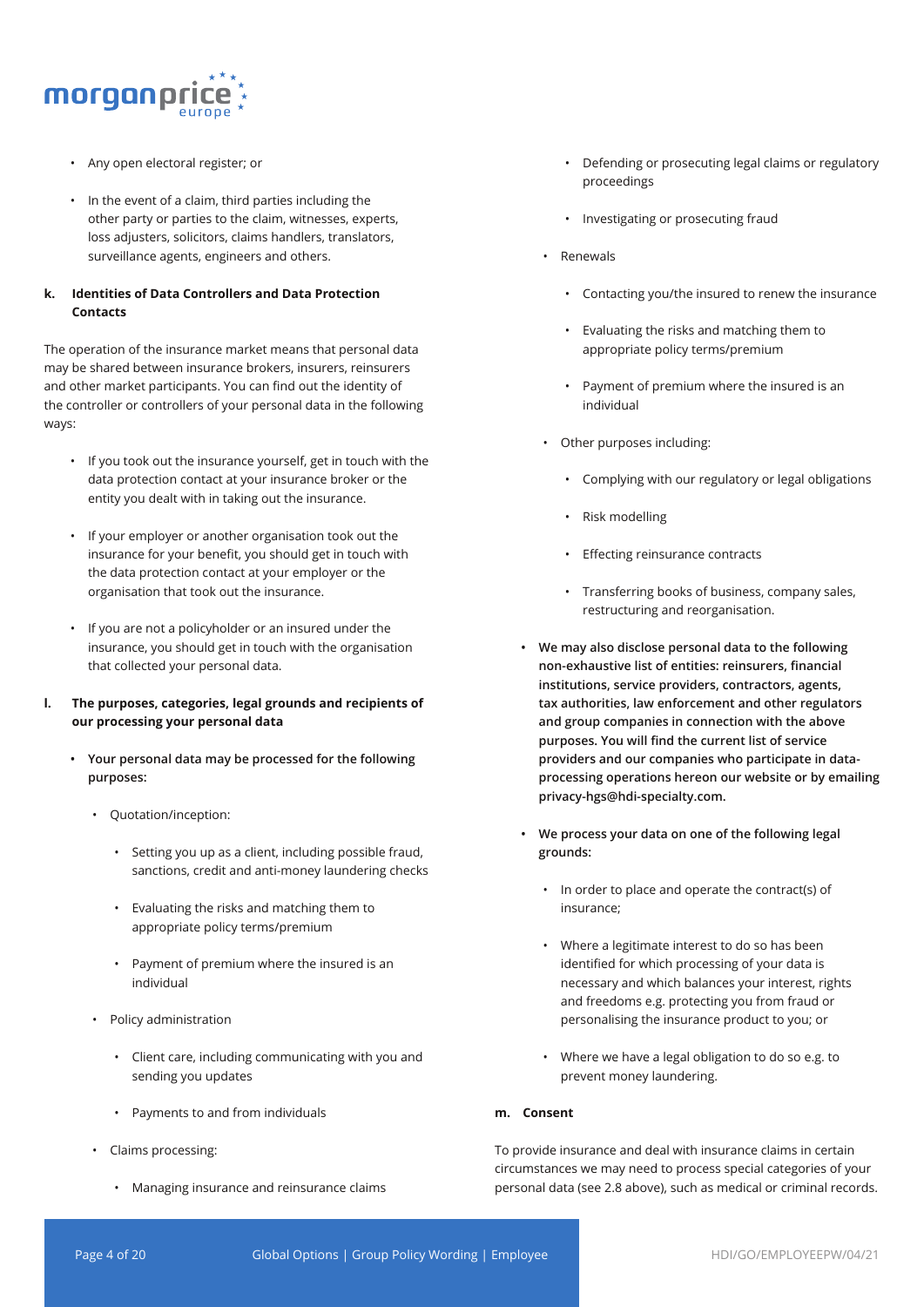

Your consent to this processing may be necessary to achieve one or more of the purposes set out above.

Where this is the case, you may withdraw your consent to such processing at any time by notifying privacy-hgs@hdi-specialty.com . If you do withdraw your consent, however, this may mean we cannot provide insurance or pay claims.

# **n. Profiling**

When calculating insurance premiums, we may compare your personal data against other data such as industry averages or fraud patterns. Your personal data may also be used to create such other data to ensure, among other things, that premiums align to risk.

We may make decisions based on profiling and without staff intervention (known as automatic decision making).

# **o. Storage and retention of your personal data**

Data is held by us on servers and in printed form, as well as on our behalf in off-site storage facilities. We will keep your personal data only for so long as is necessary and for the purpose for which it was originally collected. In particular, so long as there is any possibility that either you or we may bring or face legal claims in connection with the insurance contract(s), or if there are legal or regulatory reasons to retain your data, we must do so.

# **p. International transfer of data**

We may need to transfer your data to third parties outside the European Economic Area. These transfers will be made in compliance with the GDPR.

If you would like further details of how your personal data would be protected if transferred outside the EEA, please contact privacyhgs@hdi-specialty.com.

## **q. Amendment**

We may amend this Privacy Notice from time to time. We will let you know if we make any significant changes.

#### **r. Your rights**

If you have any questions about our use of your personal data, please contact the relevant data protection contact as explained above. In certain circumstances you may have the right to require us to:

- Provide you with further details about the use we make of your personal data
- Provide you with a copy of the personal data we hold
- Correct any inaccuracies in the personal data we hold
- Delete any personal data we no longer have any lawful ground to use
- Where the processing requires your consent, to withdraw that consent so we stop the processing in question
- Transfer your personal data to another organisation
- Object to any processing based on the legitimate interests ground at 4.3.2 above unless our reasons for that processing outweigh any prejudice to your data protection rights
- Object to automated processing, including profiling
- Restrict how we process or use your personal data in certain circumstances e.g. whilst a complaint is being investigated.

In certain circumstances we may need to restrict the above rights to safeguard the public interest (e.g. prevention or detection of crime) or our interests (e.g. legal or litigation privilege).

If you are not satisfied with our use of your personal data or our response to any request by you to exercise any of your rights, or if you think we have breached the GDPR, you have the right to complain to the relevant national authority, details below.

**Germany** (lead supervisory authority) Die Landesbeauftragte für den Datenschutz Niedersachsen Prinzenstraße 5 30159 Hannover

Phone: +49 (0511) 120 45 00 Fax: +49 (0511) 120 45 99 E-mail: poststelle@lfd.niedersachsen.de Website: https://www.lfd.niedersachsen.de

#### **Sweden**

Datainspektionen Drottninggatan 29 5th Floor Box 8114 104 20 Stockholm

Tel. +46 8 657 6100 Fax +46 8 652 8652 e-mail: datainspektionen@datainspektionen.se Website: http://www.datainspektionen.se/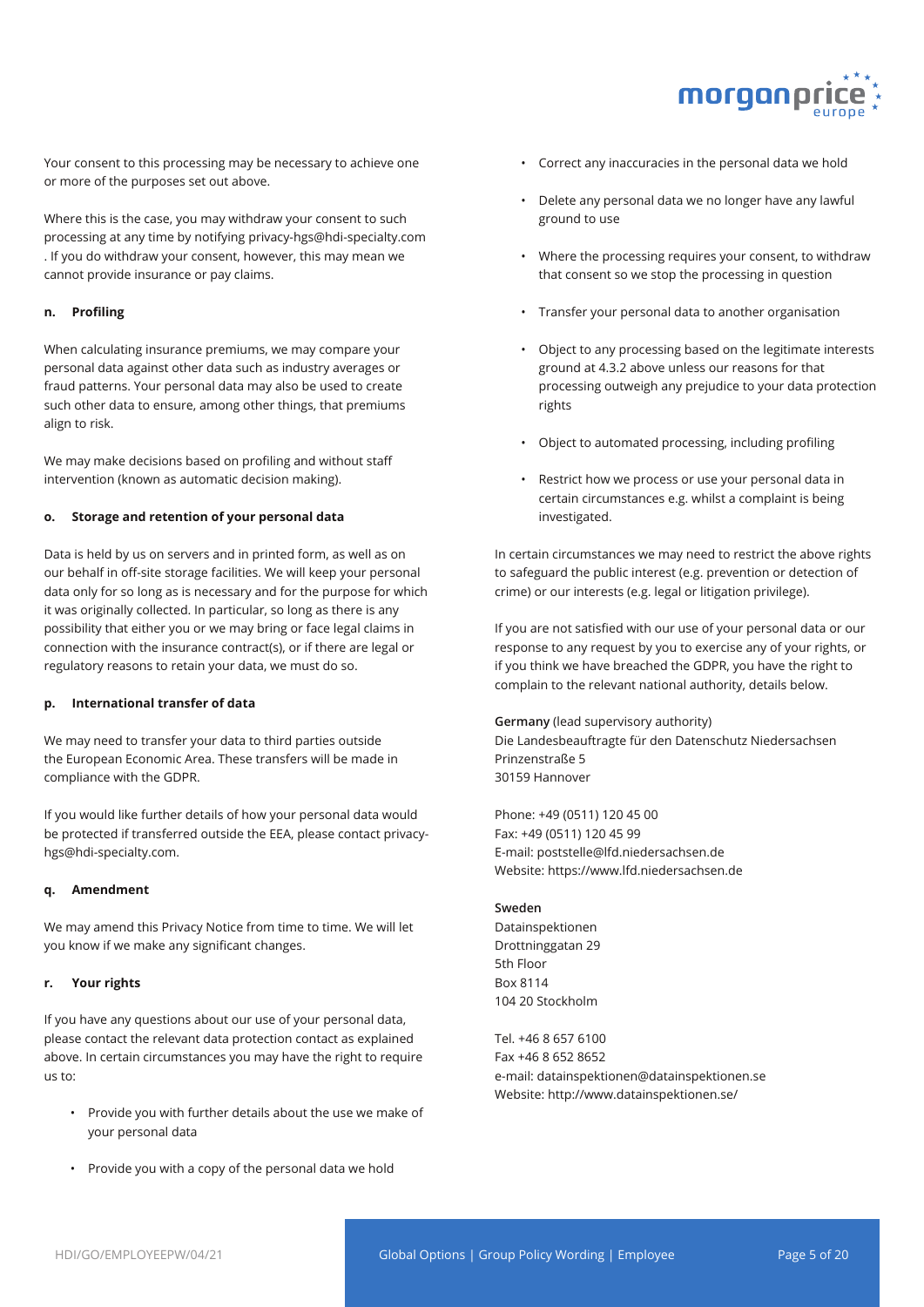

# **Italy**

Garante per la protezione dei dati personali Piazza di Monte Citorio, 121 00186 Roma

Tel. +39 06 69677 1 Fax +39 06 69677 785 e-mail: garante@garanteprivacy.it Website: http://www.garanteprivacy.it/

# **UK**

# **England**

Information Commissioner's Office Wycliffe House Water Lane Wilmslow Cheshire SK9 5AF

Tel: 0303 123 1113 (local rate) or 01625 545 745 (national rate) casework@ico.org.uk

#### **Scotland**

Information Commissioner's Office 45 Melville Street Edinburgh EH3 7HL

Tel: 0131 244 9001 scotland@ico.org.uk

#### **Wales**

Information Commissioner's Office 2nd Floor Churchill House Churchill Way Cardiff CF10 2HH

Tel: 029 2067 8400 wales@ico.org.uk

#### **Northern Ireland**

Information Commissioner's Office 3rd Floor 14 Cromac Place Belfast BT7 2JB

Tel: 0303 123 1114 (local rate) 028 9027 8757 (national rate) ni@ico.org.uk

# **s. Contact Us**

Head Office: Data Protection Officer, Podbielskistraße 396, 30659 Hannover, Germany, Tel. +49 511 5604-2909 UK Branch: Legal & Compliance, 10 Fenchurch Street, London, EC3M 3BE, Tel. +44 (20) 7015 4000

Scandinavian Branch: Legal & Compliance, Hantverkargatan 25, P.O Box 22085, SE-104 22 Stockholm, Tel. +46 8 617-5485

Italian Branch: Data Protection Officer, Podbielskistraße 396, 30659 Hannover, Germany

# **2 Eligibility**

## **a. Who can apply?**

This is an international policy designed for expatriates (i.e. persons living/working outside of their home country) and local nationals (i.e. persons living and/or working inside their home country). Your employer may offer to provide cover for your eligible dependants, with the exception of the United States of America.

- This policy is only available to residents of the EU and EEA countries as follows: Austria, Belgium, Bulgaria, Croatia, Republic of Cyprus, Czech Republic, Denmark, Estonia, Finland, France, Germany, Greece, Hungary, Iceland, Ireland, Italy, Latvia, Liechtensteon, Lithuania, Luxembourg, Malta, Netherlands, Norway, Poland, Portugal, Romania, Slovakia, Slovenia, Spain and Sweden
- The policy is not available to you and/or your covered dependants or in countries where it would breach any sanction, or where it is prohibited by law or local legislation.
- You must be in active service on the start date on the certificate of insurance.

Maxmium age of entry at the start date of this policy is 74.

Maximum age of entry at the start date of this policy on a Moratorium basis is 55.

Children can be added to an employees policy, but they must be under age 19 and unmarried (or under age 25, unmarried and in full-time further education) at the start date.

Children may remain covered under this policy until the annual renewal date following their 19<sup>th</sup> birthday (or 25<sup>th</sup> birthday where in full-time education) or marriage, at which time, their insurance cover under this policy will end and they may move onto their own policy.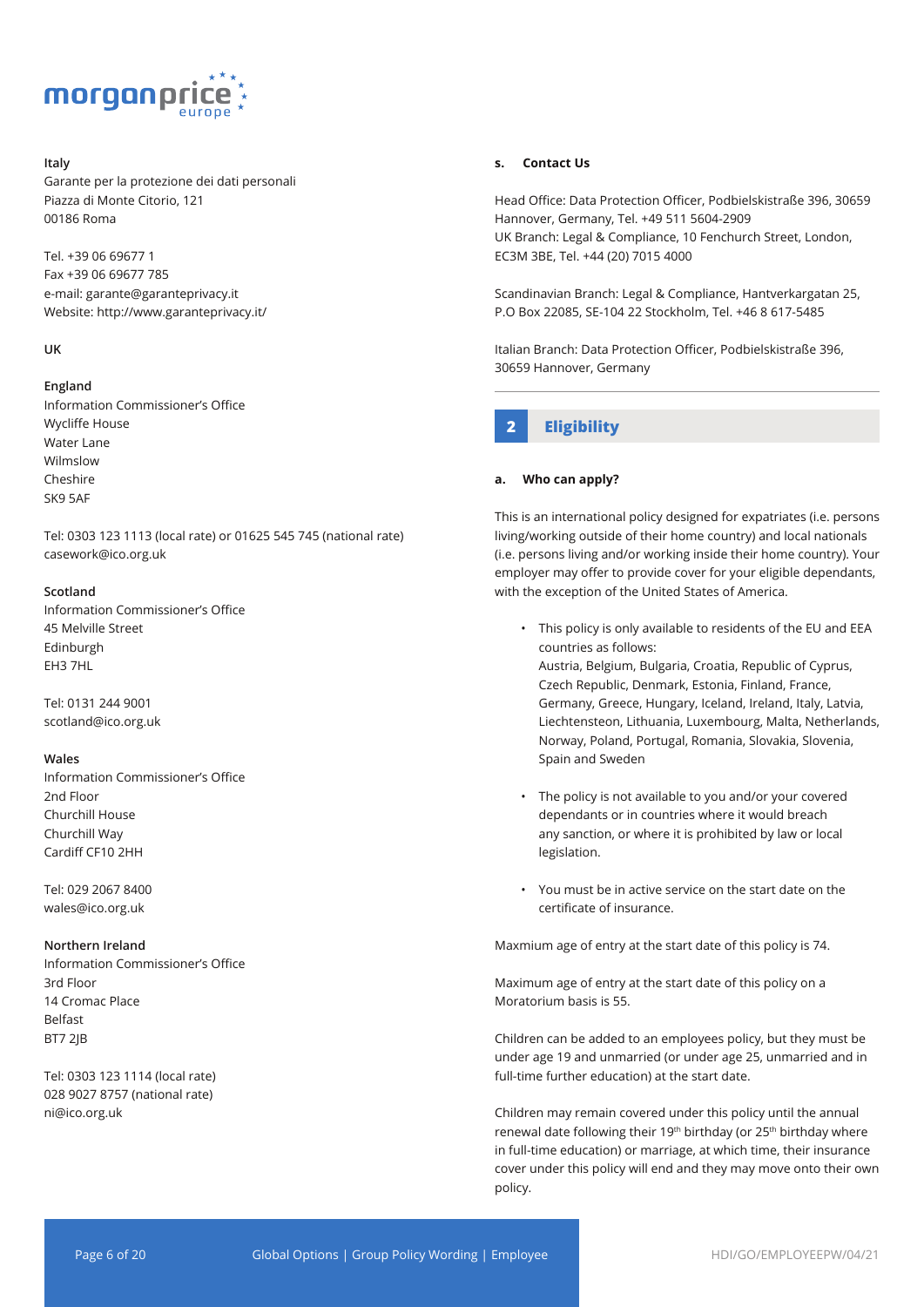

## **b. Conditions of acceptance**

We are entitled to refuse an application from you and/or your eligible dependants without giving a reason. We also reserve the right to ask for evidence of age, state of health, employment status or educational status.

We may wish to apply special terms, exclusions or premium increases to reflect any exceptional circumstances regarding you and/or your eligible dependants application.

If we cannot obtain all the information we need to assess a risk, we reserve the right to decline cover.

If we cannot obtain all the information we need to assess a risk, we reserve the right to decline cover.

In order to benefit from this policy, you and/or your eligible dependants must:

- Answer all questions about this policy honestly and fully at all times;
- Not deliberately mislead us by misstatement;
- Tell us straight away if anything you and/or your eligible dependants have already told us changes, especially between the date your employer applies for this policy and the date we issue it;
- Observe and comply with the terms and conditions of this policy.

Or this policy may be cancelled, and/or any claims you and/or your covered dependants make may not be paid.

# **c. Declaration and changes**

You must immediately inform your employer of any change in the information given on the application form, in particular relating to any medical declaration you have made for yourself and/or any covered dependants, address, country of residence, the birth or adoption of a child, or any other change involving your covered dependants. If you do not tell your employer, this policy may be cancelled and any claim made may not be paid.

# **3 Underwriting**

We assess risks in different ways as listed below:

# **a. Full Medical Underwriting**

If your employer selects Full Medical Underwriting (FMU), you must complete the FMU application form. We will review the information provided to ascertain whether you and/or any eligible dependants will be accepted with or without specific exclusions or terms.

We may need to request additional information to be able to provide terms. You must ensure that the FMU application form is fully and accurately completed.

Any pre-existing conditions not declared on your FMU application will not be covered by this policy.

If a specific exclusion or terms will apply to this policy, we will advise your employer in writing and they will need to confirm to us in writing that they accept the terms offered before this policy can start.

# **b. Moratorium Underwriting**

Moratorium Underwriting is only available if you and/or any eligible dependants are under age 55 at the start date of this policy. If your employer selected Moratorium Underwriting, you must complete the Moratorium application form.

Moratorium Underwriting means that you and/or any eligible dependants will not be covered for any pre-existing conditions that have been in existence during the 5-year period before the start date. After 2 years continuous cover, pre-existing medical conditions may become eligible for cover (unless the condition is specifically excluded by this policy) if, at the first time of receiving treatment, you and/or your eligible dependants have not:

- **• Suffered any symptoms;**
- **• Consulted any medical practitioner for check-ups/ monitoring of a condition, received follow-up examinations, medical treatment or advice;**
- **• Been prescribed or taken medicine, including over the counter drugs, special diets, injections or physiotherapy;**
- **• And, you and/or your eligible dependants were not reasonably aware the condition existed.**

If there is any doubt over whether a condition existed prior to the start date of this policy, we reserve the right to request a further medical opinion. The final decision on whether a condition is covered rests solely with our Chief Medical Officer (CMO).

# **c. Medical History Disregarded (available to group schemes of more than 10 employees)**

If your employer has selected Medical History Disregarded (MHD) Underwriting, we do not require you and/or your eligible dependants to declare your previous medical history, and you and/or your eligible dependants will not be required to complete an application form.

Any ongoing or potential claims, which may affect the overall risk of this policy, including pre-existing cases of pregnancy, cancer, heart and lungs, and back problems in the current period of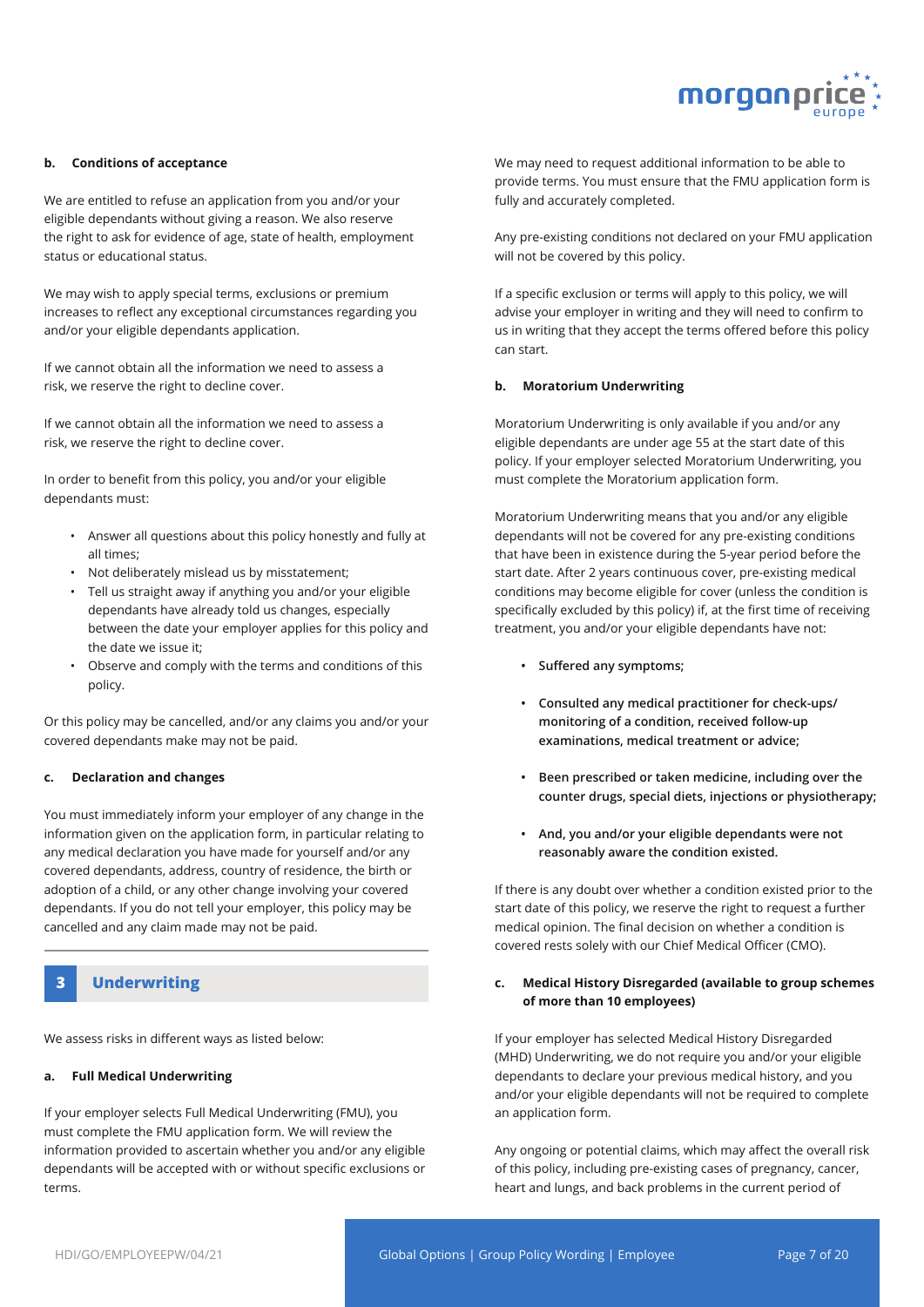

insurance cover, MUST be disclosed and accepted by us prior to cover being confirmed on this policy.

We do not have to accept a scheme on MHD Underwriting and we do not have to give a reason why.

# **4 How to claim**

# **a. Emergency assistance/evacuation claims (Pre-authorisation required)**

Assistance is available 24-hours a day, 365 days a year for medical emergencies, including evacuation and transportation.

If you and/or your covered dependants have an emergency, critical or life-threatening medical condition, and local facilities may not be available to provide the necessary medical treatment, please contact us immediately for assistance on **+44 (0) 3300 581 668** and select **Option 2**.

You and/or your covered dependants will need to provide the following information for the person requiring medical treatment:

- **• Full name.**
- **• Date of birth.**
- **• Membership Number (found on the certificate of insurance).**
- **• Location.**
- **• Name and contact details of treating physician/hospital.**
- **• Details of the medical condition.**

We will make contact with your and/or your covered dependants treating physician to obtain required medical information, so that we can assess your and/or your covered dependants medical condition and decide if medical evacuation is required, and how we will need to action that. If covered, arrangements will be made and we will deal directly with any facility or evacuation provider.

In dire emergencies in remote or primitive areas where you and/ or your covered dependants cannot make contact with us in advance, you and/or your covered dependants must contact us as soon as is practicably possible.

# **b. Claims requiring pre-authorisation**

Within the detailed benefit schedule, it is shown where certain benefits need pre-authorisation. If you and/or your covered dependants wish to make a claim on one of these benefits, you need to call us on **+44 (0) 3300 581 668** and select **Option 3,** or send an email to mpclaims@morgan-price.eu

In most cases, we will then be able to deal directly with the hospital/clinic to arrange your and/or your covered dependants treatment and then place a guarantee of payment with the hospital and pay them directly.

If you and/or your covered dependants are admitted into hospital in an emergency, please make sure that you and/or your covered dependants, a representative, or a member of the hospital staff contact us within 2 days of you and/or your covered dependants being admitted into hospital otherwise a 25% co-insurance will apply to your claim.

**If you and/or your covered dependants do not contact us for pre-authorisation as per the detailed benefit schedule, a 25% co-insurance will apply to your and/or your covered dependants claim.**

If this policy has a deductible/excess or co-insurance to be applied, you and/or your covered dependants will be responsible for paying the hospital directly for the costs not covered.

# **c. Reimbursement claims**

For claims that do not require pre-authorisation, you and/or your covered dependants should take a claim form when you and/or your covered dependants receive medical treatment and request the treating physician to complete their part of the form. Settle the invoice and then send us the claim form and paid invoice/receipt.

Claim forms can be downloaded from www.morgan-price.eu

Please note, any fee that the physician may charge for completing the claim form is your and/or your covered dependants responsibility.

Please send the claim form and supporting documentation to us by secure email to mpclaims@morgan-price.eu

Alternatively, post them to us at:

**Morgan Price Claims Department Morgan Price (Europe) ApS Nybrogade 18 3. 1203 Kobenhavn K Denmark**

Please take a copy of the claim documents before posting us the originals.

If you and/or your covered dependants want to speak to us about a claim, please call us on **+44 (0) 3300 581 668**

# **d. General claims guidance notes**

You and/or your covered dependants only need to complete one claim form for each different medical condition per policy year. If you and/or your covered dependants receive further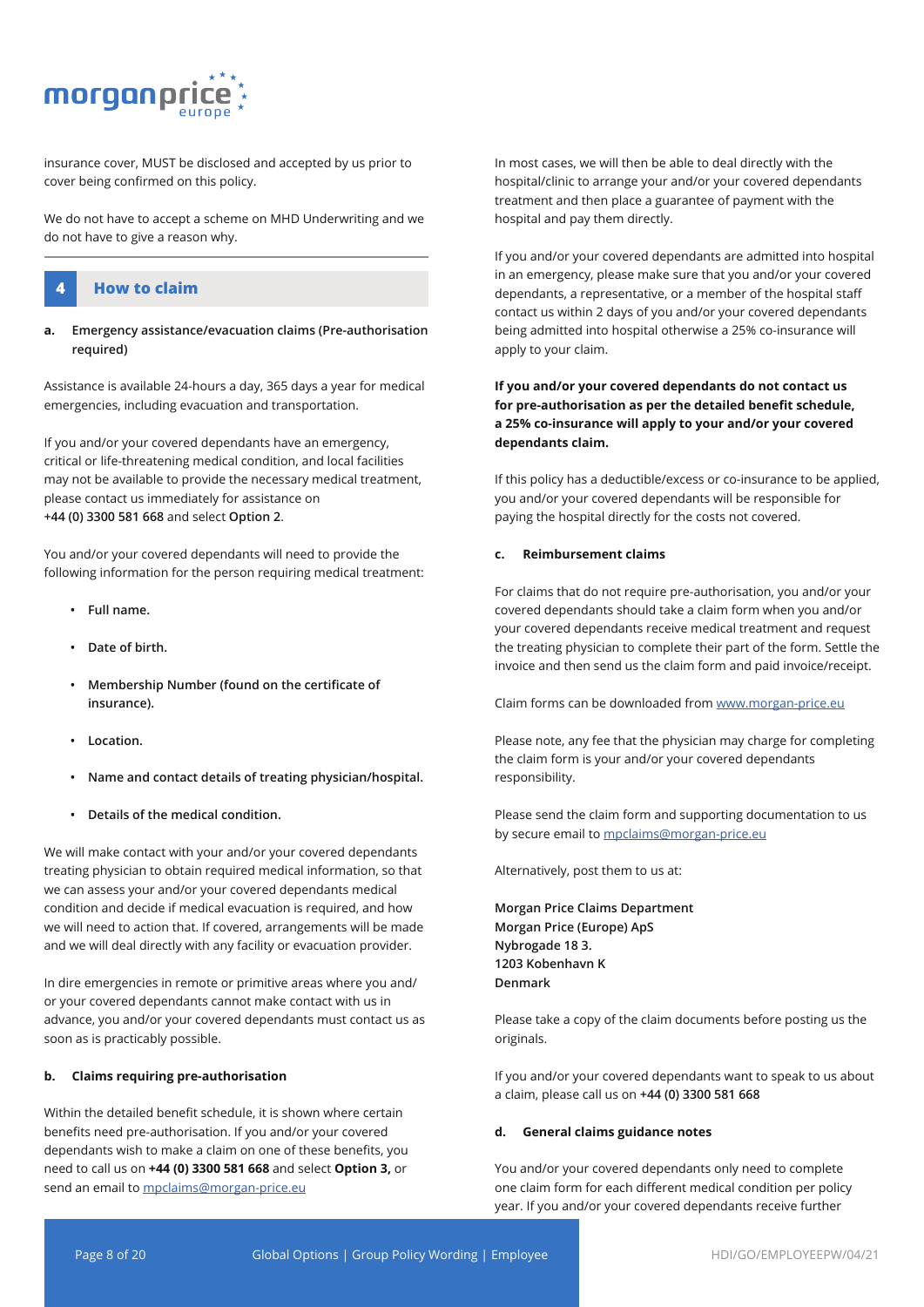

bills for an already submitted claim, please send these in with an accompanying letter quoting your and/or your covered dependants membership number and claim number already provided. Alternatively, take a copy of the original claim form and submit that with the additional bills.

When you submit your and/or your covered dependants first claim, please ensure that you and/or your covered dependants also send us the completed bank details form to ensure we can make payment to you and/or your covered dependants. You and/ or your covered dependants must include an IBAN and SWIFT code where this is required.

Please note that we cannot make payments to banks in countries where UK/US Sanctions are in place.

**ALL** claims must be submitted within **3 months** of the date of service or treatment, otherwise they will not be considered for reimbursement.

You and/or your covered dependants must provide us with written response to any request for information regarding a claim within 28 days of us asking, or as soon as reasonably possible thereafter. In certain circumstances, we may ask you and/or your covered dependants to undergo a medical examination, which we will pay for. You and/or your covered dependants must provide us with a written statement to substantiate the claim together with (at your and/or your covered dependants own expense) all necessary documentary evidence, information, certificates, receipts and reports that we may reasonably request you and/ or your covered dependants to supply. It may also be necessary to request information such as a police report, death certificate, autopsy report and travel itineraries. Failure to provide us with the information we have reasonably requested, will result in us being unable to assess your and/or your covered dependants claim.

In the evaluation of medical claims, the decision of our Chief Medical Officer (CMO) is our final decision.

If your employer has chosen a deductible/excess to apply to this policy, it will apply on a per person, per period of insurance basis, which means that it will be applied once a year to each insured person(s). If your employer has also selected a co-insurance on out-patient benefit options, the excess will be applied to the claim first and then the co-insurance will be applied to the remaining amount. At the start of each period of insurance, you and/or your covered dependants are responsible for bearing the eligible costs for any expenses up to the value of your and/or your covered dependants deductible/excess.

Please send us a completed claim form, together with all the bills so that we can work out the amount payable once you and/ or your covered dependants have incurred eligible costs up to the level of the deductible/excess.

# **e. Settlement of claims**

Once we have reviewed the documentation provided and processed your and/or your covered dependants claim, we will send you and/or your covered dependants a reimbursement statement and make payment of the covered expenses directly into your and/or your covered dependants chosen bank account.

We will pay for any bank charges incurred in submitting the funds into your and/or your covered dependants bank account.

We will not pay for any charges made by your and/or your covered dependants bank for receiving the funds.

For claims made where you and/or your covered dependants have incurred expenses in a currency other than the currency of this policy, settlement will be calculated using the appropriate exchange rate prevailing on the date treatment was received.

# **5 Words and phrases used in this policy**

Certain words and phrases used in this policy wording, and the other documentation which forms part of this policy, have specific meanings, which are defined below. Where words and phrases are not shown, they will take on their usual meaning within the English language.

## **Accident**

A sudden, unexpected, specific bodily injury caused by violent or external means.

#### **Active Service**

An employee will be considered in active service on any day if he/ she is then performing in the customary manner all the regular duties of their employment as performed, or were capable of being performed on the last regularly scheduled day of work.

#### **Acute Medical Condition**

A medical condition of rapid onset resulting in severe pain or symptoms, which is of brief duration and that is likely to respond quickly to medical treatment.

# **Annual renewal date**

The day after the expiry date as shown on the certificate of insurance.

# **Benefit schedule**

The detailed table of benefits included within the certificate of insurance, which sets out the benefits available to you and/or your covered dependants under this policy, in line with the chosen level of cover.

#### **Birth defect**

A deformity or medical condition, which is caused during pregnancy and/or childbirth.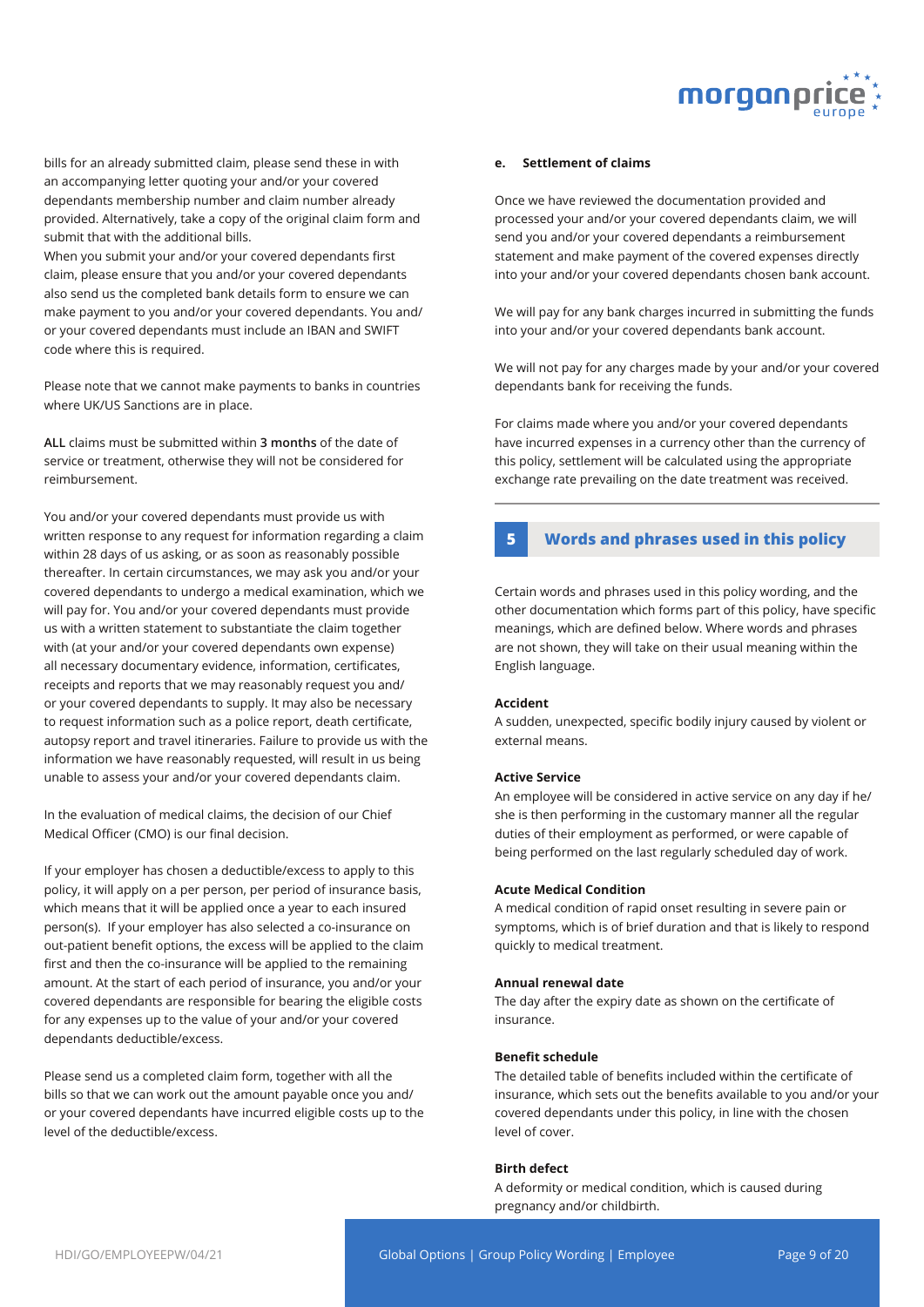

# **Bodily injury**

An identifiable physical injury that directly results from an accident.

# **Cancer**

Any malignant tumour positively diagnosed with histological confirmation and characterised by the uncontrolled growth of malignant cells and invasion of tissue. The term malignant tumour includes leukaemia, lymphoma and sarcoma.

# **Certificate of insurance**

The document issued to you and/or your covered dependants, which shows the name of your employer, together with the insured employees, selected geographical area, selected currency, level of cover, period of insurance, inception and expiry date, name of the Insurer, any special terms, conditions and exclusions and the detailed benefit schedule, which apply to this policy.

# **Chronic medical condition**

A medical condition, which has two or more of the following characteristics:

- It has no known recognised cure;
- It continues indefinitely;
- It has come back;
- It is permanent;
- Requires palliative treatment;
- Requires long-term monitoring, consultations, check-ups, examinations or tests;
- You and/or your covered dependants need to be rehabilitated or specially trained to cope with it.

# **Claim**

The total cost of treating a single medical condition or bodily injury.

### **Close relative**

Spouse or partner (of the same or opposite sex), mother, father, mother-in-law, father-in-law, stepmother, stepfather, legal guardian, daughter, son, daughter-in-law, son-in-law, (including legally adopted son or daughter), stepchild, sister, brother, sisterin-law, brother-in-law, grandparents or grandchildren of you and/ or your covered dependants.

# **Co-insurance**

The percentage of eligible costs, which you and/or your covered dependants are responsible for paying.

# **Complications of pregnancy and childbirth**

For the purposes of this policy, complications of pregnancy and childbirth shall only be deemed to include the following: toxaemia, gestational hypertension, pre-eclampsia, ectopic pregnancy, hydatidiform mole, ante and post partum haemorrhage, retained placenta membrane, stillbirths, miscarriage, medically necessary caesarean sections and medically necessary abortions.

# **Confinement to home**

When an illness or injury restricts the ability of you and/or your covered dependants to leave your/their home, except with the assistance of another individual and the aid of a supportive device (such as crutches, a cane, a wheelchair or a walker). Any medically necessary absence from your and/or your covered dependants home shall not disqualify you and/or your covered dependants from being considered to be confined to home.

## **Congenital condition**

A medical condition or abnormality that is present at birth.

#### **Consultant**

A surgeon, anaesthetist or physician who is legally qualified to practice medicine or surgery following attendance at a recognised medical school, and is recognised as having a specialist qualification in the field or expertise in the treatment of the disease, illness or injury being treated.

#### **Country of residence**

The country where you and/or your covered dependants covered by this policy have primary residence, and in which you and/or your covered dependants normally live or spend most time each policy year.

# **Critical medical condition**

A situation where you and/or your covered dependants are suffering a medical condition, which in the opinion of our Chief Medical Officer (CMO) and in consultation with the local treating doctor, requires immediate evacuation to an appropriate medical facility.

# **Day-patient**

Medical treatment provided in a hospital where you and/or your covered dependants require a period of recovery in a hospital bed, but do not need to stay overnight.

#### **Deductible/excess**

The amount of money stated on the certificate of insurance, which is payable by your employer. If your employer has chosen a deductible/excess to apply to this policy, it will apply on a per person, per policy year basis, which means it will be applied once a year to you and/or your covered dependants. At the start of each period of insurance, you and/or your covered dependants are responsible for bearing the eligible costs for any expenses up to the value of the deductible/excess.

#### **Dependants**

- Your:
	- Legal spouse or partner of the same or opposite sex;
	- Child, step-child or legally adopted child provided that he/she is under age 19 and unmarried (or under age 25, unmarried and in full-time further education) on the date first included under this policy or at any subsequent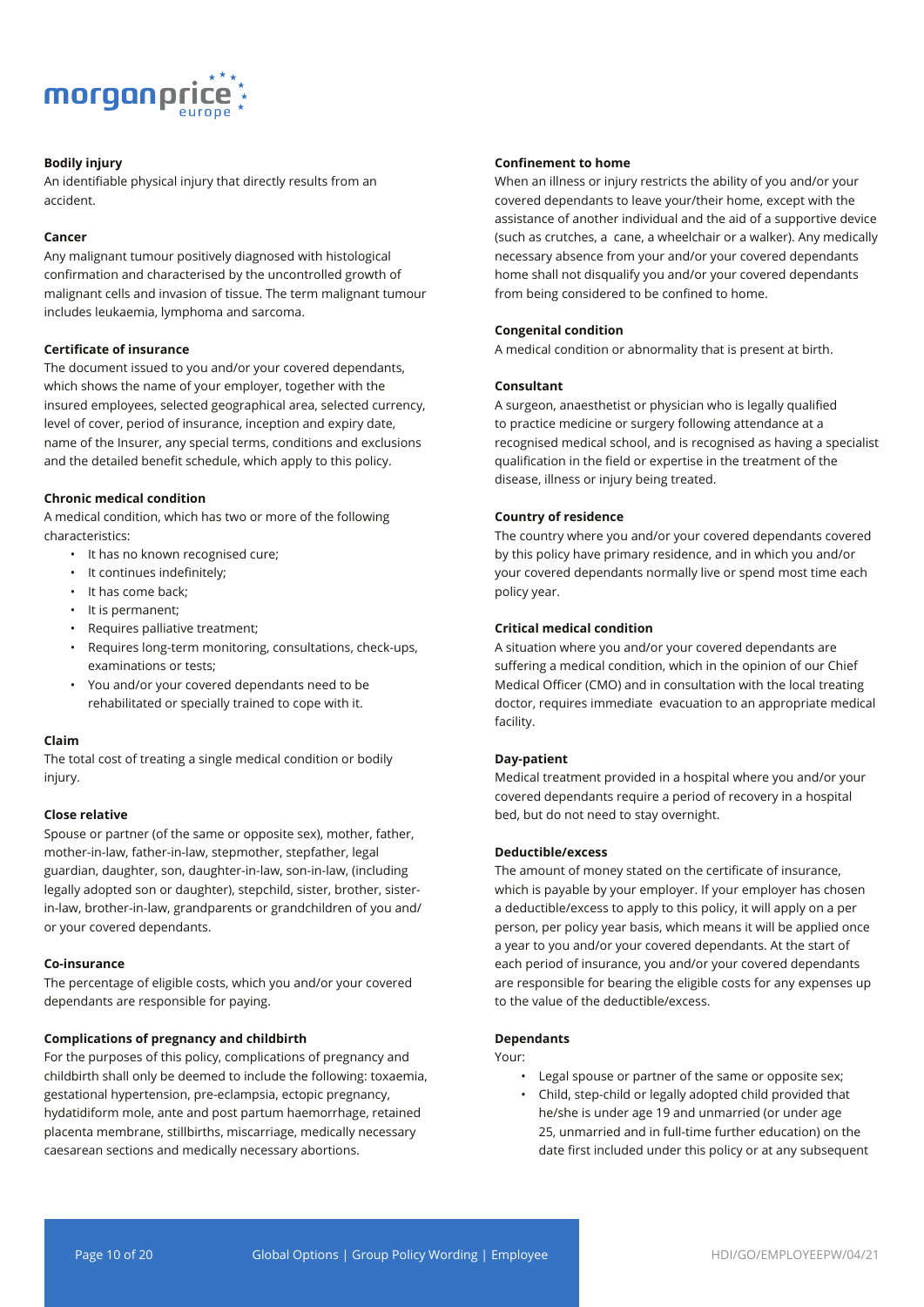

annual renewal date.

#### **Eligible costs**

Charges, fees and expenses for all the items of benefits as displayed on the detailed table of benefits attached to the certificate of insurance.

#### **Emergency dental treatment**

Dental treatment necessary as a result of an accident caused by an extra-oral impact, received within 48 hours from the date and time of the accident, for the immediate relief of pain caused by natural teeth being lost or damaged.

# **Emergency treatment**

Medical treatment given to evaluate and treat an acute medical condition, whether resulting from an accident or sudden onset of an illness, where it is reasonable for you and/or your covered dependants to believe the symptoms of your and/or your covered dependants condition are of such severity in nature, that failure to seek immediate medical treatment could result in either placing your and/or your covered dependants health in serious jeopardy or causing impairment of bodily function.

#### **Emergency medical transfer or evacuation**

Medically necessary emergency transportation and medical care approved by us when the facilities in the place of incident are not able to provide the care required. This includes medical care during the process of transporting you and/or your covered dependants, when suffering from a critical medical condition, to the nearest suitable hospital that can provide the necessary treatment.

# **Employee**

A person who is in active service on a full-time basis with the employer or on contract employment. It does not mean a person in casual employment. This may include a sole proprietor, or partner or director of the employer.

#### **Employer**

The employer of the persons to be covered by the group policy, or in the case of a non-employee group policy accepted by us, the sponsoring organisation through which the policy offered, effected and administered, and to which the group certificate is issued.

#### **Expiry date**

The date on which all insurance cover under this policy ends.

#### **External prosthesis**

An external device (i.e. artificial limbs) that substitutes or supplements a missing or defective part of the body.

#### **Geographical area**

One of the five different areas as shown in the certificate of insurance, which comprise of the following countries:

**Area 1:** Albania, Andorra, Austria, Belarus, Belgium, Bosnia Herzegovina, Bulgaria, Channel Islands, Croatia, Cyprus, Czech Republic, Denmark, Estonia, Finland, France, Germany, Gibraltar, Greece, Greenland, Hungary, Iceland, Ireland, all islands of the Mediterranean, Isle of Man, Italy, Latvia, Liechtenstein, Lithuania, Luxembourg, Macedonia, Madeira, Malta, Moldova, Monaco, Montenegro, Netherlands, Norway, Poland, Portugal, Romania, Russia (West of the Urals), Serbia, Slovakia, Slovenia, Spain, Sweden, Switzerland, Turkey, Ukraine, United Kingdom and Vatican State.

**Area 2:** Worldwide excluding China, Hong Kong, Singapore and United States of America.

**Area 3:** Worldwide excluding United States of America.

**Area 4:** Worldwide.

**Area 5:** Africa, including the Indian Subcontinent but excluding South Africa

### **Group Certificate**

The certificate of insurance issued to the employer, who is named on the Group Application Form, which forms part of the contract of insurance between the Insurer and the employer.

#### **Home country**

The country for which you and/or your covered dependants hold a current passport. Where you and/or your covered dependants hold dual nationality, the home country will be the one stated on the application form completed at the start date of this policy.

# **Hospice**

A facility that specialises in the care of people who are terminally ill with special concern for death with dignity.

#### **Hospital**

Any facility under the constant supervision of a resident physician, which is legally licensed as a medical or surgical hospital in the country where it is located.

#### **Illness**

Any sickness, disease, disorder or alteration in your and/or your covered dependants state of health diagnosed by a physician.

#### **In-patient**

Medical treatment provided in a hospital where you and/or your covered dependants are admitted and, out of medical necessity, occupy a bed for one or more nights, but not exceeding 12 months in total, for any one medical condition.

#### **Insured Person/You/Your/Yourself**

You and/or your covered dependants shown on the certificate of insurance.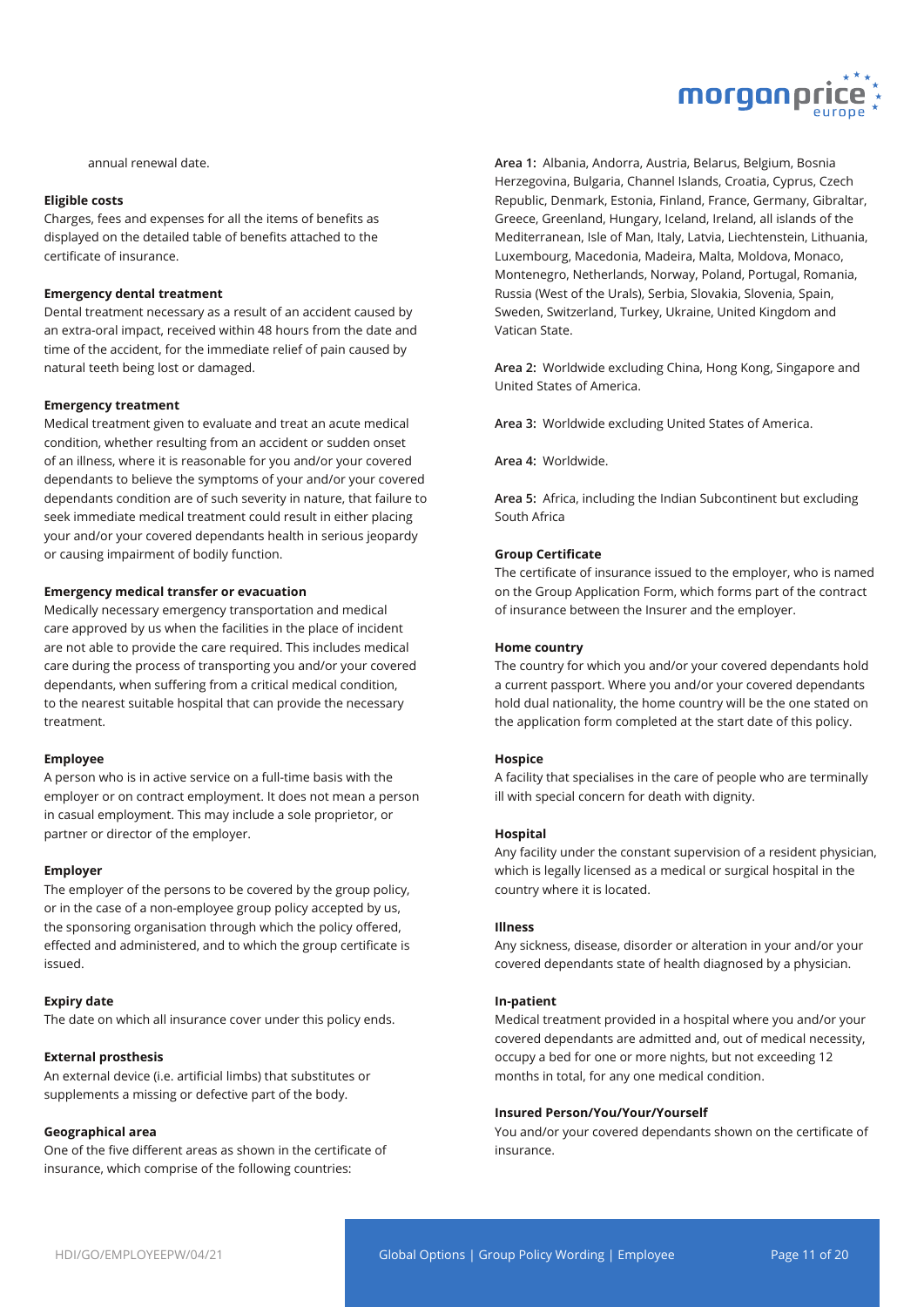

## **Insurer**

HDI Global Specialty SE. The Insurer is solely obligated and liable for all covers and benefits provided under the terms of this policy wording, certificate and any endorsements.

#### **Level of cover**

The levels of cover available under the Global Options Plan as shown on the certificate of insurance, which will be the following: **The Core Module**

# **Optional Modules:**

- Out-patient Module 1
- Out-patient Module 2
- Wellness and Dental Module
- Optical Module Level 1 and 2
- Psychiatric Module
- Enhanced physiotherapy Modules, Level 1, 2 & 3
- Enhanced routine chronic Module
- Enhanced pregnancy and childbirth Module, Level 1 & 2
- Reduced pregnancy and childbirth Module
- Enhanced alternative therapies Module

# **Lifetime limit**

The maximum amount of money we will pay, during the lifetime of this policy, in respect of benefits marked with a lifetime limit on the benefit schedule attached to the certificate of insurance.

#### **Local ambulance services**

Provision of ambulance to transport you and/or your covered dependants to hospital in a medical emergency.

# **Medical condition**

Any disease or illness (including psychiatric illnesses), not otherwise excluded by this policy.

# **Medical treatment**

The provision of recognised medical and surgical procedures and healthcare services, which are administered on the order of, and under the direction of a physician, for the purposes of curing a medical condition, bodily injury or illness or to provide relief of a chronic medical condition.

#### **Medical Practitioner**

A person who is legally qualified in medical practice following attendance at a recognised medical training facility to provide medical treatment, and who is licensed in the country where the treatment is received.

#### **Membership listing**

The schedule that details you and/or your covered dependants who are covered under the Global Options Plan. Your employer must provide us with full names, date of birth, nationalities and country of residence for you and/or your covered dependants who will be included in the group plan.

#### **Newborn**

A baby who is within the first 16 weeks of its life following birth.

#### **Nurse**

A registered nurse who has graduated from a nursing program and met the requirements outlined by a country, state, province or similar licensing body to obtain a nursing license, and delivers clinical treatment alongside doctors and other healthcare professionals.

# **Organ implantation**

Medical treatment undertaken to perform the implantation of the following natural human organs: kidney, liver, heart, lung, stem cell, bone marrow and skin grafts (where medically necessary and not for cosmetic purposes).

#### **Out-patient**

Medical treatment provided to you and/or your covered dependants by, or on the recommendation of a physician, which does not involve an admission to hospital either on an in-patient or day-patient basis.

# **Overall maximum benefit**

The maximum amount of costs that will be paid to, or a payment made, on behalf of you and/or your covered dependants during each period of insurance.

#### **Palliative treatment**

Treatment where the primary purpose is only to offer temporary relief of symptoms, rather than to cure the medical condition causing the symptoms.

#### **Period of insurance**

The period of time as shown on the certificate of insurance during which this policy is effective, subject to payment of the required premium.

#### **Physician**

A legally licensed medical/dental practitioner who is authorised by the appropriate governing authorities to practice medicine in the country where treatment is provided.

#### **Physiotherapy**

Medical treatment provided by a licensed and qualified physiotherapist. Physiotherapy does not include ante-natal and maternity exercises, manual therapy, sports massage or occupational therapy.

#### **Plan type**

The name of the level of benefits that applies as detailed on the certificate of insurance.

#### **Policyholder**

The employer who subscribes to this policy, on behalf of you and/ or your covered dependants, who is responsible for paying the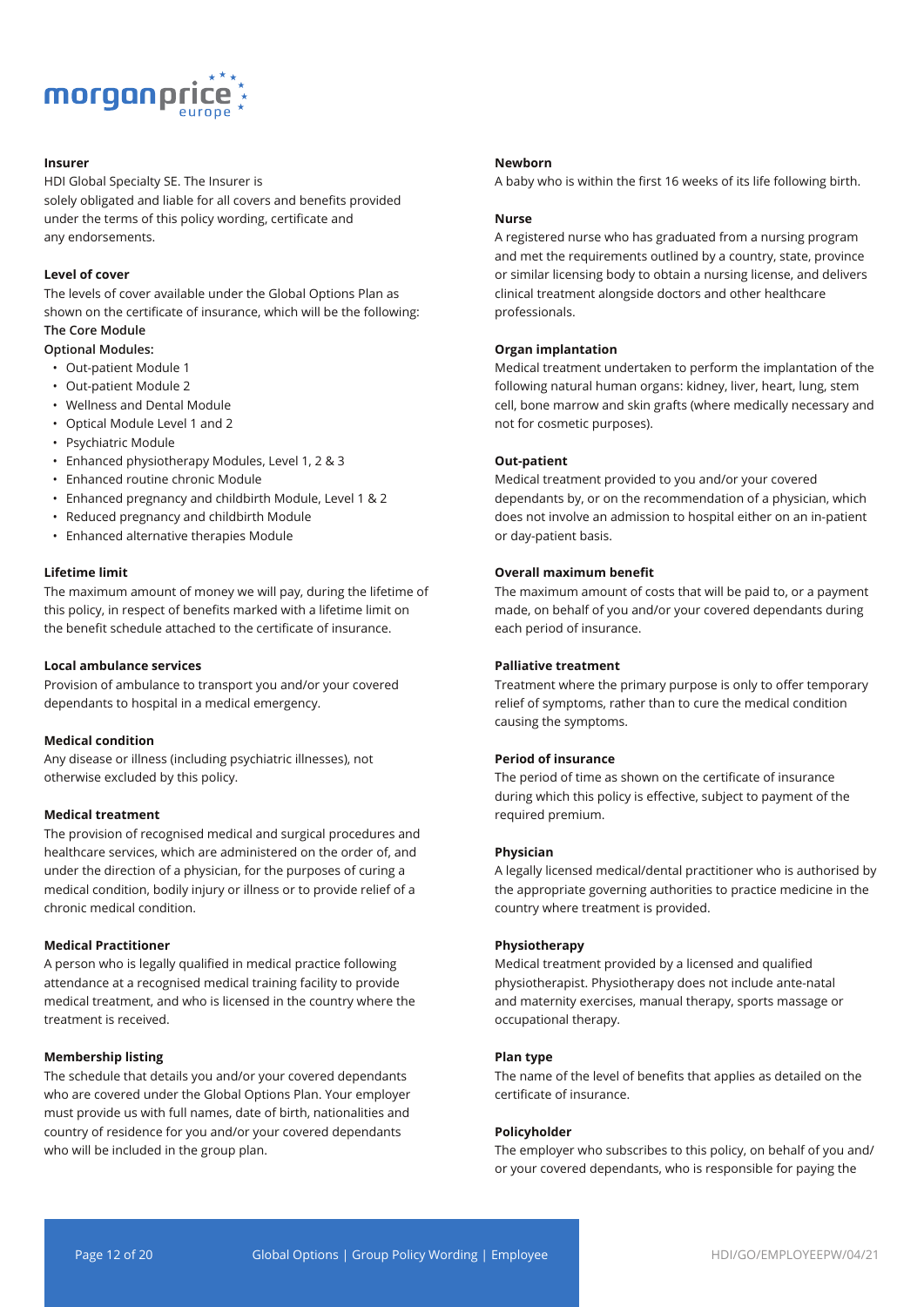

premium and ensuring that the policy terms and conditions are adhered to.

# **Pre-authorisation**

The process whereby you and/or your covered dependants seek approval from us prior to undertaking treatment or incurring costs.

#### **Pre-existing medical condition**

Any medical condition, psychological condition or 'related condition' for which you and/or your covered dependants have suffered any symptoms (whether investigated or not), consulted any medical practitioner for check-ups or monitoring of a condition, received follow-up examinations, medical treatment or advice, or been prescribed or taken medicine, including over the counter drugs, special diets, injections or physiotherapy, or was reasonably aware existed, in the 5-year period prior to your and/ or your covered dependants start date. A 'related condition' is deemed to be any medical condition that is either an underlying cause of, or directly attributable to, the medical condition, subject to claim.

## **Premature baby**

A baby born before the start of the 37<sup>th</sup> week of pregnancy.

## **Prescription drugs**

Medications and drugs whose sale and use are legally restricted to the order of a physician. Drugs, medicines and other medicaments purchased 'over the counter' without a physician's prescription are not covered by this policy.

#### **Principal member**

Your employer.

#### **Start date**

The date that insurance cover under this policy first starts for you and/or your covered dependants.

#### **Subrogation**

Our right to act as your and/or your covered dependants substitute to pursue any rights you and/or your covered dependants may have against a third party, who is liable for a claim paid by us under this policy.

#### **Usual, Customary and Reasonable**

The charges that would typically be made for the treatment that you and/or your covered dependants receive in the location where treatment is received. If there is any dispute relating to usual, customary and reasonable, we will identify the amount typically charged by obtaining three quotations for the disputed treatment and we will settle costs based on an average of the three quotations.

## **Waiting period**

The period during, which no benefit is payable for treatment costs when a waiting period is shown in the benefit schedule. Only costs incurred after the waiting period will be eligible for consideration.

#### **We/Us/Our**

HDI Global Specialty SE, in conjunction with Morgan Price (Europe) ApS, who are responsible for administering this policy on behalf of the Insurer. Our claims and assistance services may be outsourced to specialist organisations who act on our behalf.

# **6 General exlusions**

The following exclusions apply to all benefits of this policy. Please note, any consequences resulting directly or indirectly from these exclusions are also excluded.

We will not pay claims for any of the following:

- 1. The first 25% of costs for any claims not pre-authorised, where required.
- 2. Any treatment costs that occur after the expiry date of this policy.
- 3. Any medical condition, psychological condition or 'related condition' for which you and/or your covered dependants have suffered any symptoms (whether investigated or not), consulted any medical practitioner for check-ups or monitoring of a condition, received follow-up examinations, medical treatment or advice, or been prescribed or taken medicine, including over the counter drugs, special diets, injections or physiotherapy, or was reasonably aware existed, in the 5-year period prior to the start date. A 'related condition' is deemed to be any medical condition that is either an underlying cause of, or directly attributable to, the medical condition subject to claim.
- 4. Medical treatment for alcoholism, drug and substance abuse/dependency. This includes treatment for being under the influence and/or suffering from the effects of alcohol, intoxicants, drugs or narcotics.
- 5. Medical treatment for any addictive and/or compulsive disorder.
- 6. Deliberate self-inflicted injury, needless self-exposure to peril (except in an attempt to save human life), suicide, attempted suicide or self-harm.
- 7. Dietary supplements, nutritional supplements, body-building supplements and substances, fibre, fatty acids, amino acids, vitamins, minerals and organic substances regardless as to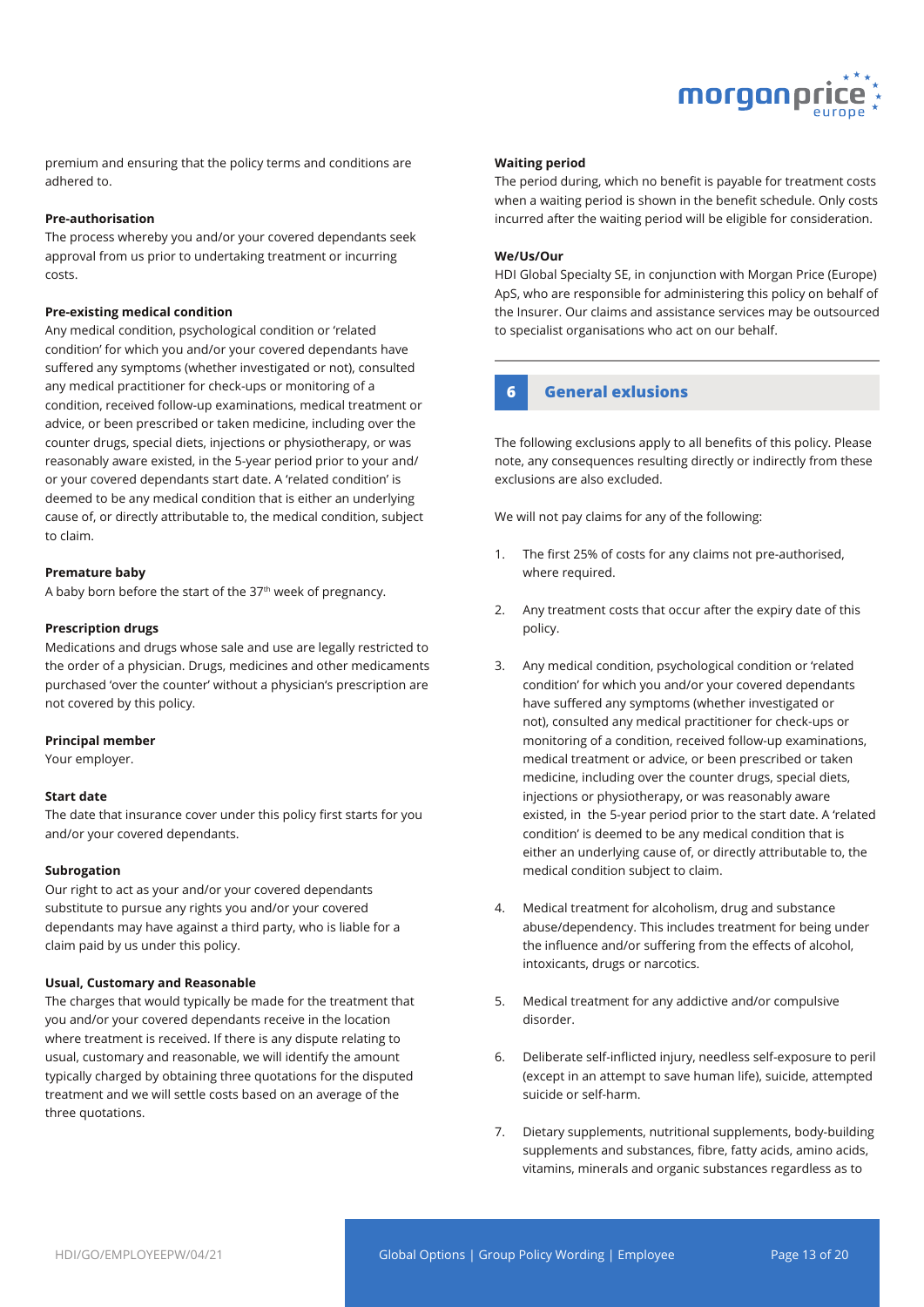

whether prescribed by a physician except as provided for under item 3H Complementary Therapies and 2 Cancer care Benefit.

- 8. Contraception, sterilisations or its reversal (including vasectomy), fertilisation, impotence, venereal disease (including testing), sexually transmitted diseases, gender reassignment or any other form of sexual related condition.
- 9. Medical treatment for any form of assisted reproduction (including in vitro fertilisation) and its consequences, including any resulting pregnancy and childbirth or complications of the assisted reproduction treatment or complications of any resulting pregnancy and childbirth.
- 10. Any act that is fraudulent, illegal, criminal, deliberately careless or reckless on your and/or your covered dependants part.
- 11. Any claim arising in the course of travel undertaken against medical advice or where you and/or your covered dependants could have reasonably foreseen a medical condition would arise.
- 12. Any claims arising from air travel where you and/or your covered dependant are more than 28 weeks pregnant.
- 13. Costs associated with medical treatment of a premature baby after the initial 2 months from date of birth.
- 14. Any claims arising from birth injuries or defects, congenital illness/abnormality.
- 15. Medical treatment for Human Immunodeficiency Virus (HIV) or HIV related illness, including Acquired Immune Deficiency Syndrome (AIDS) or AIDS related complex (ARC) and any similar infections, illnesses, injuries or medical conditions arising from these conditions.
- 16. Any treatment which is experimental and/or unproven. We deem this to be any treatment not recognised scientifically by the official government control agency of the country where treatment is received.
- 17. Any treatment and/or use of drugs/medicines not licensed by the official government control agency of the country where treatment is received or not used in accordance with their licensed indications.
- 18. Drug therapy and/or treatment provided by a physician who is unlicensed in the country treatment is received.
- 19. Routine or preventative medicines, vaccinations of any kind and general health check-ups, unless specifically covered by the selected plan type.
- 20. Cosmetic surgery, cosmetic treatments or remedial surgery, whether or not for psychological purposes, except when required as a direct result of an illness, injury or accident.
- 21. Any claims arising from weight loss, weight problems or eating disorders, including removal of fat or other surplus body tissue.
- 22. Any claims arising from snoring, insomnia, sleep apnoea or sleeping disorders, including sleep studies or corrective surgery.
- 23. Surgery (other than laser treatment surgery performed by an ophthalmic surgeon) to correct short or long sight or any other eye defect, unless caused as a result of an accident or medical condition.
- 24. Stem cell transplants for any medical condition apart from the treatment of cancer where it is pre-authorised.
- 25. Medical treatment performed by a physician who is a relative of you and/or your covered dependants, unless previously approved by us.
- 26. Claims arising from racing, other than on foot, and all professional sports (By professional we mean sports for which you and/or your covered dependants are paid to take part).

However, we reserve the right to load for or exclude hazardous activities that must be disclosed on the application form.

- 27. Any claim arising when you and/or your covered dependants are under military authority or is engaged in activities involving the use of firearms or physical combat or in an area of military conflict, except in connection with tourist trips made on a private basis during leave.
- 28. Any expenses relating to 'search and/or rescue' operations to find you and/or your covered dependants in mountains, at sea, in the desert, in the jungle and similar remote locations.
- 29. Any expenses relating to an air/sea rescue operation or an evacuation/transfer from any off-shore structure or ship.
- 30. Any expense not specifically stated in this policy as being insured and any expenses, which exceed the individual benefit limits or overall maximum benefit of the plan type.
- 31. Any expenses where no supporting documents are available.
- 32. Any accounts, bills or invoices received by us more than 3 months after the date of treatment or the date the service was given.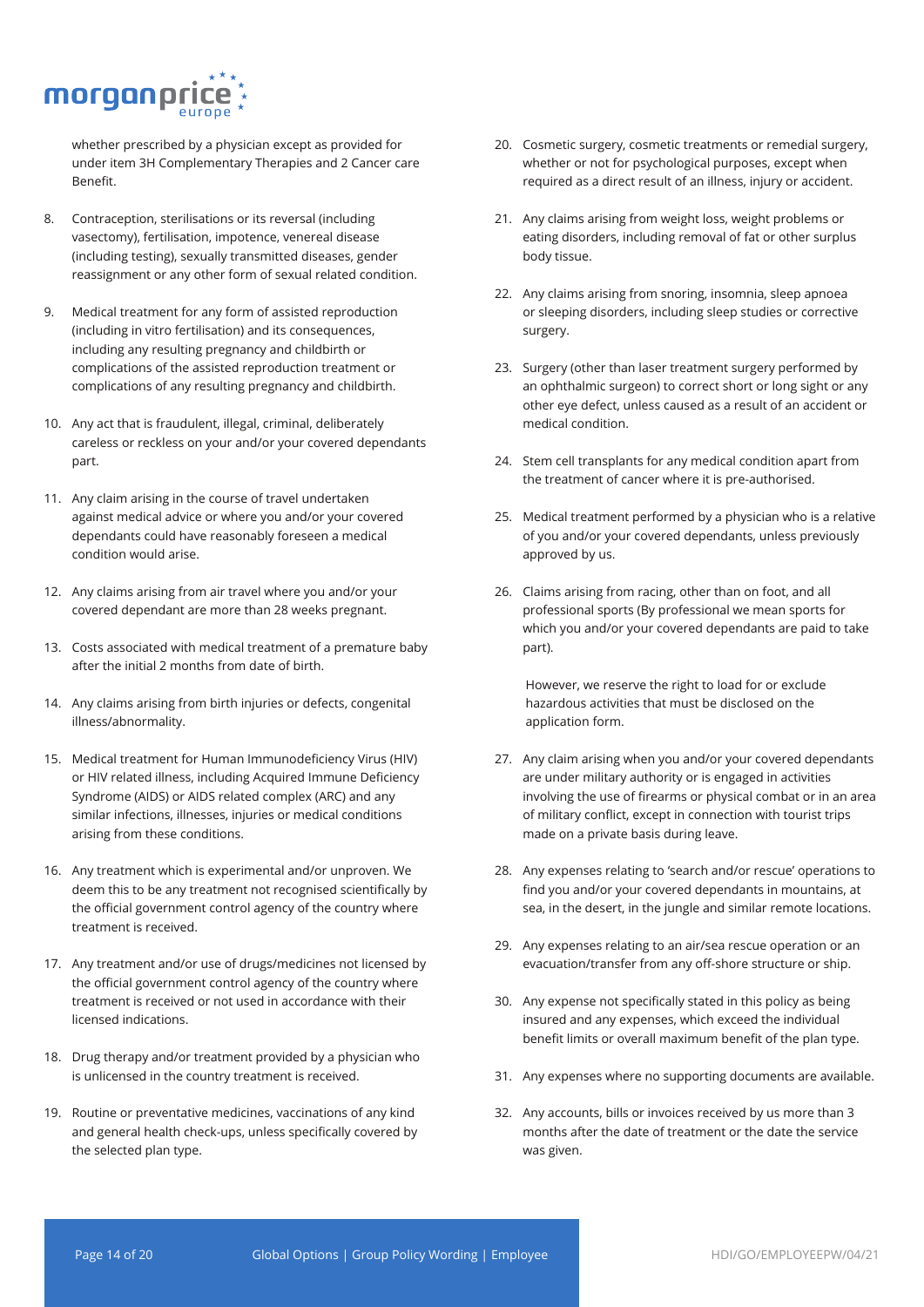

- 33. Accommodation and medical treatment costs in a hospital where it has effectively become your and/or your covered dependants home and where the admission is arranged wholly or partly for domestic reasons.
- 34. Accommodation and medical treatment costs in a nursing home, hydro spa, nature clinic, health farm, health spa, rest/ retirement/convalescent home or similar.
- 35. Medical treatment for learning difficulties, hyperactivity, attention deficit disorder, speech therapy, behavioural problems or development problems.
- 36. Any costs which are unnecessary, medically inappropriate or are over and above what is usual, customary and reasonable for the services provided. Usual, reasonable and customary will be for the area or country where treatment is received, not for the hospital itself.
- 37. Any claim in any way caused or contributed to, by the use or release or the threat thereof of any nuclear weapon or device, chemical or biological agent.
- 38. Any claims resulting from war, invasion, act of foreign enemy hostilities (whether war be declared or not), civil war, rebellion, revolution, insurrection, military or usurped power or, taking part in civil commotion or riot of any kind, except where injury is sustained as an innocent bystander.
- 39. Bodily injury or illness caused by an Act of Terrorism, except where such injury/illness is sustained as an innocent bystander, excluding any Act of Terrorism involving the use of nuclear weapons or devices, chemical or biological agents. For the purposes of this policy, an Act of Terrorism means an act, including but not limited to, the use of force or violence and/or the threat thereof, of any person or group(s) of persons whether acting alone or on behalf of or in connection with any organisation(s) or government(s), committed for political, religious, ideological or similar purposes or reasons including the intention to influence any government and/or to put the public or any section of the public, in fear.
- 40. Any expense which at the time of happening, is covered by any other existing insurance plan or state cover. If there is other cover in force, you and/or your covered dependants must tell your employer when they first contact us.
- 41. Costs which you and/or your covered dependants would have otherwise had to pay in any event.
- 42. Any loss arising from the medical services in this policy, unless negligence on our part can be demonstrated.
- 43. Any costs incurred where you and/or your covered dependants have travelled to a country/area, which the Government or Embassy, of your and/or your covered dependants home country, have advised against travelling to.
- 44. Medical treatment related to podiatry and/or chiropody, including, but not limited to, bunions and ingrown toenails.
- 45. If you and/or your covered dependants wear glasses or contact lenses prior to the start date of this policy, replacement spectacles, contact lenses or laser eye surgery are excluded from cover.
- 46. Cover for replacement of existing crowns, inlays, fillings, bridges or missing teeth prior to the start date of this policy are excluded. These are classified as pre-existing.
- 47. Claims arising from the use of e-cigarettes.
- 48. No cover is provided under this policy if general medical advice has not been followed.
- 49. Costs for the provision of medical reports or completion of claim forms or translations.
- 50. Any motorcycle accident where a crash helmet has not been worn, whether or not it is required by law in the country of claim.
- 51. Any 'over the counter' drugs or medicines available without a physicians prescription.
- 52. Please note, no cover is available for implantation of any other organ either of a natural or artificial nature.

# **7 General policy administration**

# **a. Commencement of cover**

Your and/or your eligible dependants cover can start once we have accepted your employers application form and their first premium payment has been received by us, including any applicable taxes.

You and/or your eligible dependants start date will be shown on the certificate of insurance. Your and/or your eligible dependants cover start date must be within 30 days from the date that your employer signed the application form.

We will provide your employer with a PDF certificate of insurance, any relevant endorsements, a benefit schedule and membership card(s), which includes details of the emergency claims contact details.

# **b. Adding or removing your dependants**

Applications to add eligible dependants may be made at any time during the period of insurance by your employer, subject to payment of the required premium.

A healthy newborn child may be added to this policy from their date of birth, provided we received a completed application form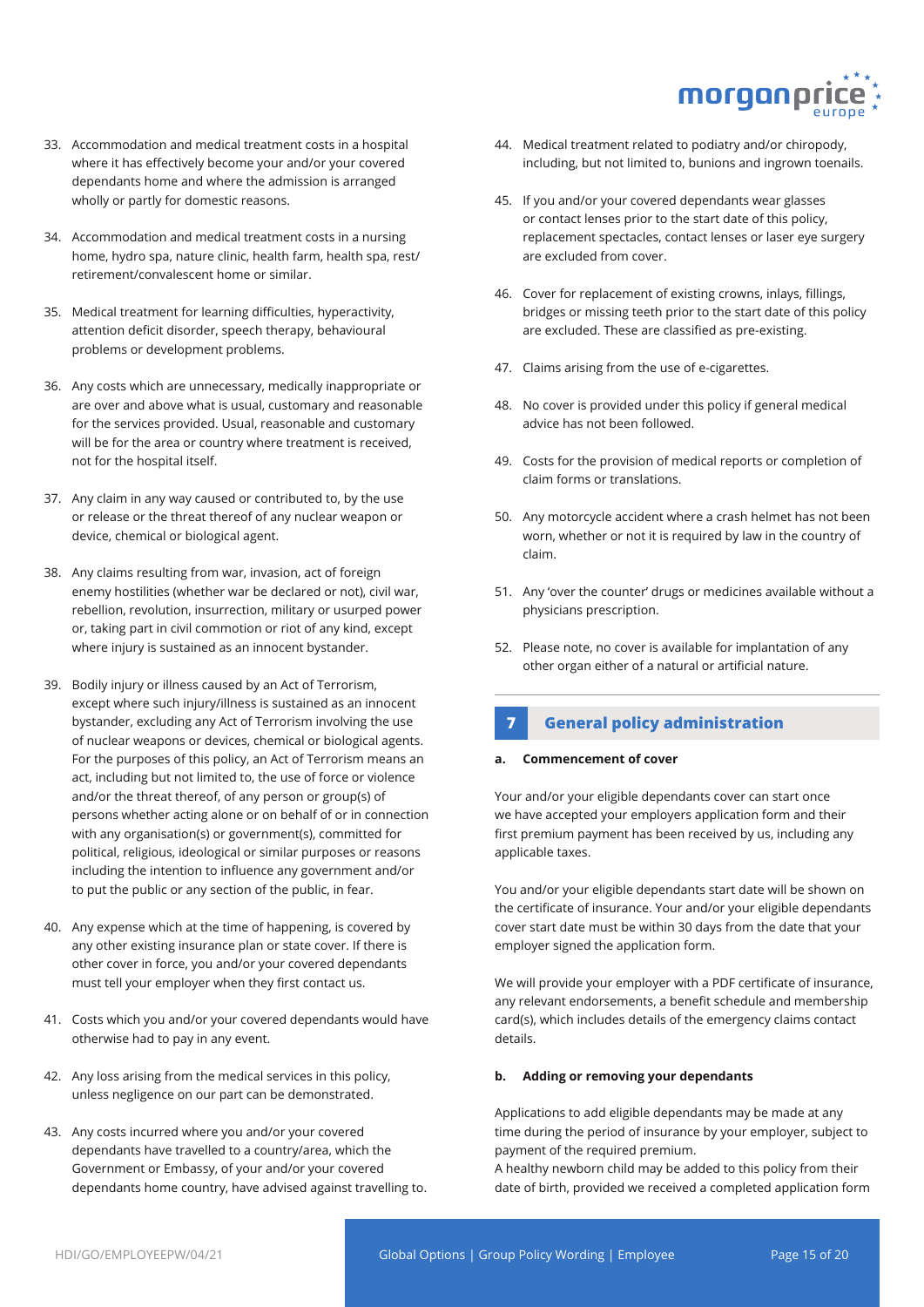

from your employer within 14 days of their date of birth. If your employer notifies us after this period, we will add the newborn child from the date we receive the completed application form and not their date of birth. If the newborn has known medical conditions, these will need to be declared on an FMU application form and we will advise what cover we can offer.

Please note that submission of a claim under item 5 – Maternity Benefits, does not constitute formal notification for the newborn to be added to this policy. A completed application form is required.

If you wish to remove any of your dependants from this policy, your employer must make this request in writing. Removal will be made from the date that written notification is received.

#### **c. Maintaining cover**

Subject to satisfying any specific eligibility criteria and payment of the required premium, this policy will remain in force during the period of insurance and is renewable for successive 1-year periods at the prevailing terms, premium rates and benefits.

We will not cancel this policy because of either a deterioration in the health of you and/or your covered dependants or the number/ value of claims you and/or your covered dependants make, unless we are prohibited by insurance law or legislation, or decide not to continue to underwrite this type of insurance in your and/or your covered dependants country of location.

If we decide to stop underwriting this policy, we shall give your employer as much notice as possible in writing prior to their next annual renewal date.

# **d. Alterations to this policy**

We may change the premium rates, terms, conditions and benefits of this policy from time to time, but any such changes will not apply until the next annual renewal date first following the introduction of such changes.

No alteration or waiver of the terms, conditions and benefits of this policy shall be accepted unless it is in writing by one of our authorised company officials.

#### **e. Changing the plan type**

Your employer may only apply to change this plan type at the annual renewal date of this policy. If we accept your employers application, we reserve the right to apply a variation in cover to any medical conditions, which pre-existed the date of such change.

Your employer may change the geographical area during the period of insurance if you and/or your covered dependants relocate to a country of residence, which is located outside of the geographical area chosen at the start date or subsequent annual renewal date.

We reserve the right to apply a variation in cover to any medical conditions, which pre-existed the date of such change.

#### **f. Policy duration and premium payment**

This is an annual contract, which is renewable each year, subject to the terms and conditions in force at the annual renewal date, and subject to payment of the applicable renewal premium.

All premiums are payable in advance of cover being provided under this policy. Premiums can be paid by bank transfer or by debit/credit card.

Premiums (and any applicable taxes) are payable monthly, quarterly, semi-annual or annually but this is an annual contract of insurance. If your employer elects to pay the premium in instalments, they will be charged an administration fee. Your employer is still responsible for paying the entire annual premium, even if we have agreed they may pay by instalments. If we do agree your employer can pay by instalments, then they must ensure the credit/debit card they supply is valid for the entire period of the policy year.

We reserve the right to withdraw frequency payment facilities and/or charge an administration fee for non-payment.

This policy will be cancelled if a payment date is missed, although we may subsequently reinstate cover if an outstanding payment is received within 30 days of its due date.

If we agree to reinstate cover, we reserve the right to apply revised underwriting terms to this policy.

If a premium is outstanding, any claims will be suspended and will not be settled until the outstanding premium is received by us.

If any premium is unpaid at the end of this 30-day period, we will cancel this policy from the date that the unpaid premium was due. Any outstanding premium will be deducted from the credit/debit card supplied.

Premiums are payable in the currency of this policy, which your employer elected at the start date of this policy. We reserve the right to alter premiums at any time but if we do so, the new premiums will not be effective until your employers annual renewal date.

We reserve the right to alter the amount of Insurance Premium Tax (IPT), government levies or other taxes as and when they change by law and to apply them at the next premium due date.

If having purchased this policy, your employer decides that it does not meet their requirements, they will need to return the policy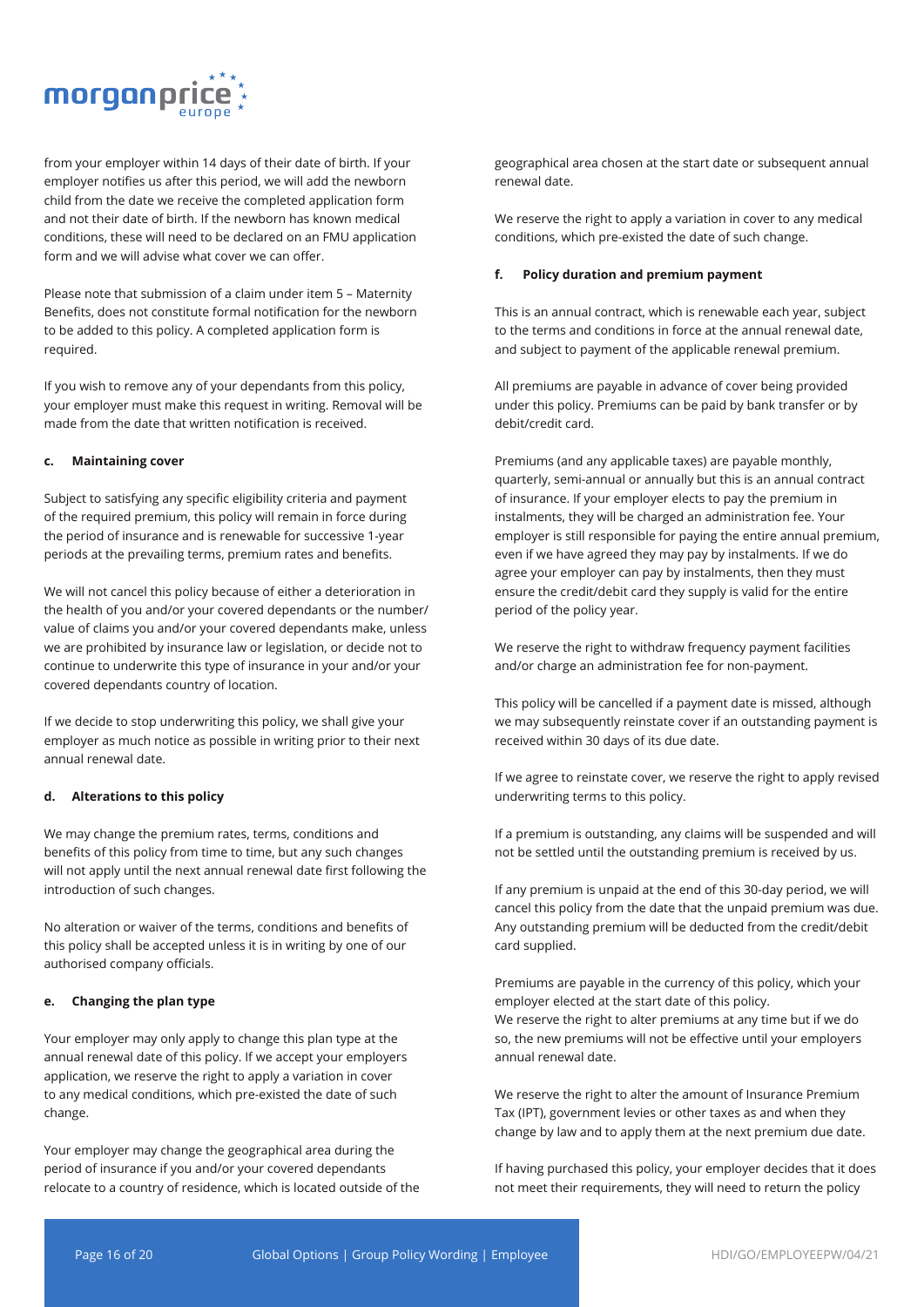

documents to us within 14 days of receipt, together with written cancellation instructions. Provided no claims have been paid and/ or pre-authorisation has been given, we will refund any premium they have paid.

# **g. Temporary return to your home country**

For nationals of the United States of America, cover can remain in force for temporary return and visits to your and/or your covered dependants home country up to a maximum of 90 days in total during each period of insurance, provided that your and/or your covered dependants home country is included within your and/ or your covered dependants selected geographical area. This policy will automatically terminate after 90 consecutive days in the United States of America – refer to "Termination".

For nationals of all other countries worldwide, there is no restriction for temporary return and visits to your and/or your covered dependants home country, provided your and/or your covered dependants home country is included within your and/or your covered dependants selected geographical area.

Where your and/or your covered dependants home country falls outside of your and/or your covered dependants selected geographical area, please refer to Item 8 – Emergency Out of Area Treatment.

#### **h. Cancelling this policy**

If you are no longer an active employee of the policyholder, you and/or your covered dependants are not eligible for cover under the Global Options Plan. Your employer will contact us and provide us with your leaving date. Your and/or your covered dependants certificate of insurance will be cancelled with effect from that date and you and/or your covered dependants will no longer be eligible for the benefits outlined in the certificate of insurance.

Once we have received your employers cancellation notification and provided no claims or pre-authorisations have been put in place in the current 12-month period of insurance, a pro-rata refund may be applicable. If a claim has been made, then no refund will be due and any outstanding instalment premiums remain payable.

If your employer cancels this plan, we reserve the right to charge an administration fee of £/€/\$30.

We will not cancel this policy because of eligible claims made by you and/or your covered dependants. We reserve the right to cancel this policy at any time if you and/or your covered dependants have:

- Misled us by misstatement or concealment or failed to answer any question about this policy honestly and fully; or
- Made or attempted to make a false or fraudulent claim

or if any person uses any methods to try to make a fraudulent claim; or

• Your employer fails to pay the premium due.

#### **i. Termination**

This policy will automatically end in any of the following situations:

- Your employer fails to pay the premium on the date due. At our absolute discretion, we may reinstate the cover if the outstanding premiums are paid to us in full, although we reserve the right to apply revised underwriting terms to this policy.
- Where you and/or your covered dependants have acted in a fraudulent manner or deliberately claimed benefit either directly or indirectly, to obtain unreasonable pecuniary advantage, which is to our detriment.
- For nationals of the United States of America only, 90 days after you and/or your covered dependants return to your and/or your covered dependants home country. This 90-day period shall be reduced by the number of days that have already been spent on temporary return and visits to the United States of America during the period of insurance. If there are less than 90 days to run until the expiry date, then cover shall cease on the expiry date.

On termination of this policy for whatever reason, our liability will immediately cease.

# **j. Death of you and/or your covered dependants**

Should you and/or your covered dependants die during the period of insurance, any dependants who are insured can continue to be covered for the remainder of the period of the insurance at the discretion of your employer.

## **k. Other insurance**

If there is any other insurance covering any of the benefits that are provided under this policy for which a claim is made, then you and/or your covered dependants must disclose this to us at the time of submitting the claim.

In these circumstances, we will not be liable to pay or contribute more than our proper rateable proportion.

If it transpires that you and/or your covered dependants have been paid for all or some of the claim costs by another source or insurance, we have the right to a refund from you and/or your covered dependants. We reserve the right to deduct such refund from you and/or your covered dependants from any impending or future claim settlements, or to cancel this policy from the start date or subsequent annual renewal date without a refund of premium.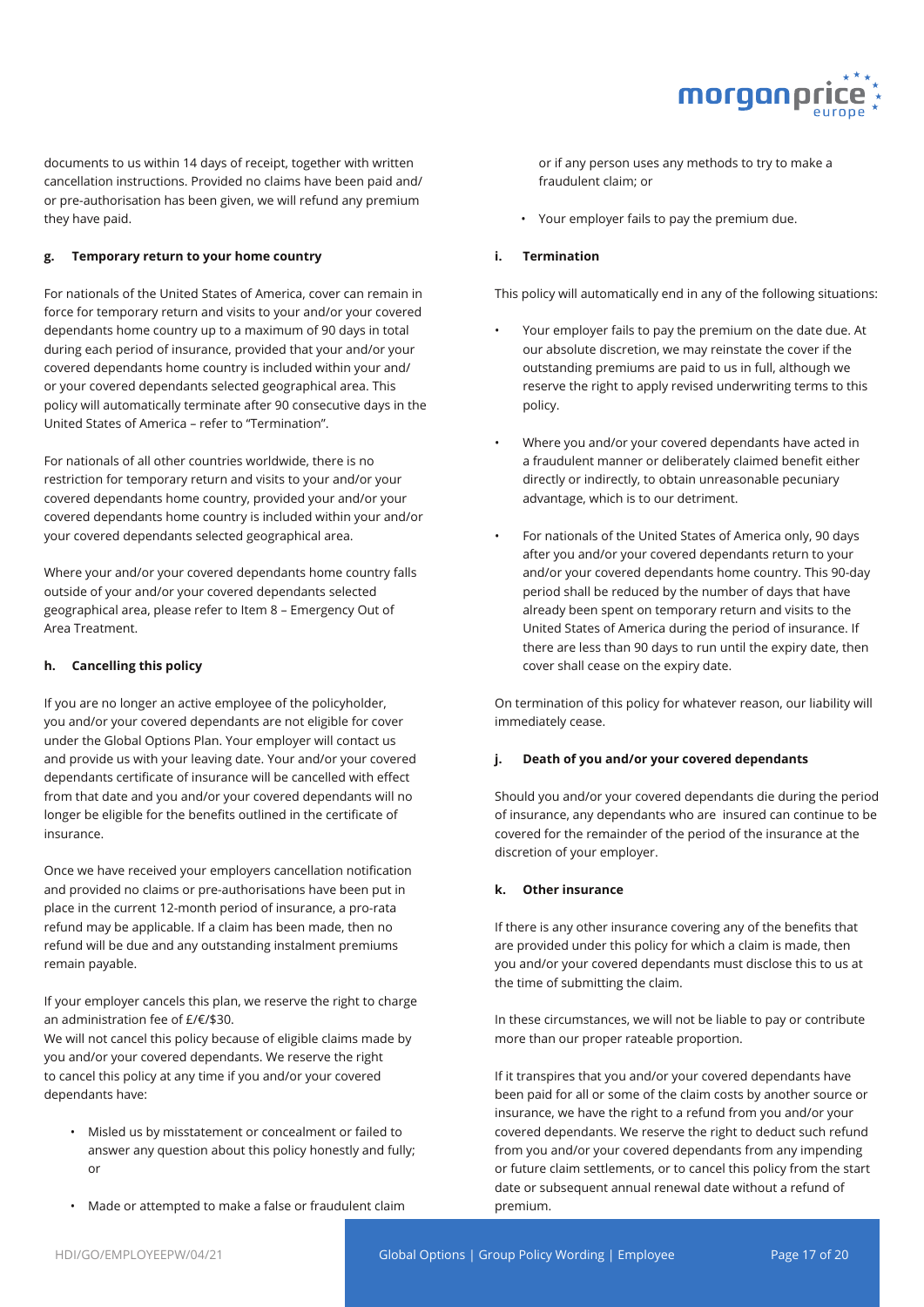

# **l. Subrogation**

If someone else is responsible, we may take court action in your and/or your covered dependants name to recover any claims we have paid. We will pay for the cost of taking this action and it will be for our benefit. You and/or your covered dependants are not authorised to admit liability for any eventuality or give a promise of undertaking to anyone, which binds the Insured, an Insured Person(s), or Us.

### **m. Help and intervention**

Our help and intervention depends upon, and is subject to, local availability and has to remain within the scope of national and international law and regulations. Our intervention depends upon us obtaining the necessary authorisations issued by the various competent authorities concerned.

# **n. Compliance**

Your and/or your covered dependants full compliance with the terms and conditions of this policy is necessary before a claim will be paid.

# **o. Governing law**

This contract of insurance shall be governed and construed in accordance with English law unless we agree otherwise. Even if your documents have been provided to you in a different language to English, the English law and wording overrides any translated documents. The courts of England and Wales alone shall have jurisdiction in any dispute.

# **8 How to make a complaint**

If you feel we have not provided the level of service you expected, please follow the procedures outlined below:

- We consider a complaint to be any oral or written expression of dissatisfaction from a customer to an employee of Morgan Price (Europe) ApS, in connection with the provision of, or failure to provide, a service to the customer.
- You can notify us by telephone, face-to-face or in writing.

**Complaints Department Nybrogade 18 3. 1203 Kobenhavn K Denmark**

**Email: info@morgan-price.eu** 

**Tel: +44 (0) 1379 646730**

#### **How we deal with your complaint:**

- We will always respond in a courteous manner and we aim to resolve complaints within 3 business days following receipt (e.g. received Monday 10:00am, aim to resolve by Thursday 5:30pm).
- Occasionally, for more complex cases, we need additional time to investigate the concerns raised. In such cases, we aim to acknowledge the complaint within 5 business days, providing the name of the person dealing with it, as well as an indication of when to expect the matter to be concluded.
- If we cannot resolve the matter within 8 weeks we will write explaining why and point out the next steps available to you (i.e. referring your complaint to the Financial Ombudsman Service).
- If more than 8 weeks from the date of your complaint has passed and you have not received a final response, or you are dissatisfied with the final response you received (at any stage of the process), you can refer your complaint to the Financial Ombudsman Service (contact details are shown below).

### **How we will respond to your complaint:**

- If we can resolve your complaint within 3 business days following receipt, you will be sent a summary resolution communication, which will confirm the matter has been resolved and details of the Financial Ombudsman Service.
- Where we have been unable to resolve the complaint within 8 weeks, we will write to you formally providing details of our investigation and outcome. This response will explain our position clearly and in plain language. The response will also detail your rights to refer your complaint to the Financial Ombudsman Service.
- If we agree to pay any redress or compensation, we will do so promptly.

Where we have reasonable grounds to be satisfied that another firm is solely or jointly responsible for the issues raised, the complaint will be referred to them promptly on your behalf. We will inform you of the referral, provide their contact details and follow the matter up with them to make sure your concerns are properly addressed.

We expect that the majority of complaints will be quickly and satisfactorily resolved at this stage, but if you are not satisfied you can take the issue further.

#### **If you remain dissatisfied with our response:**

**1) For Service or Administration Complaints Relating to Morgan Price**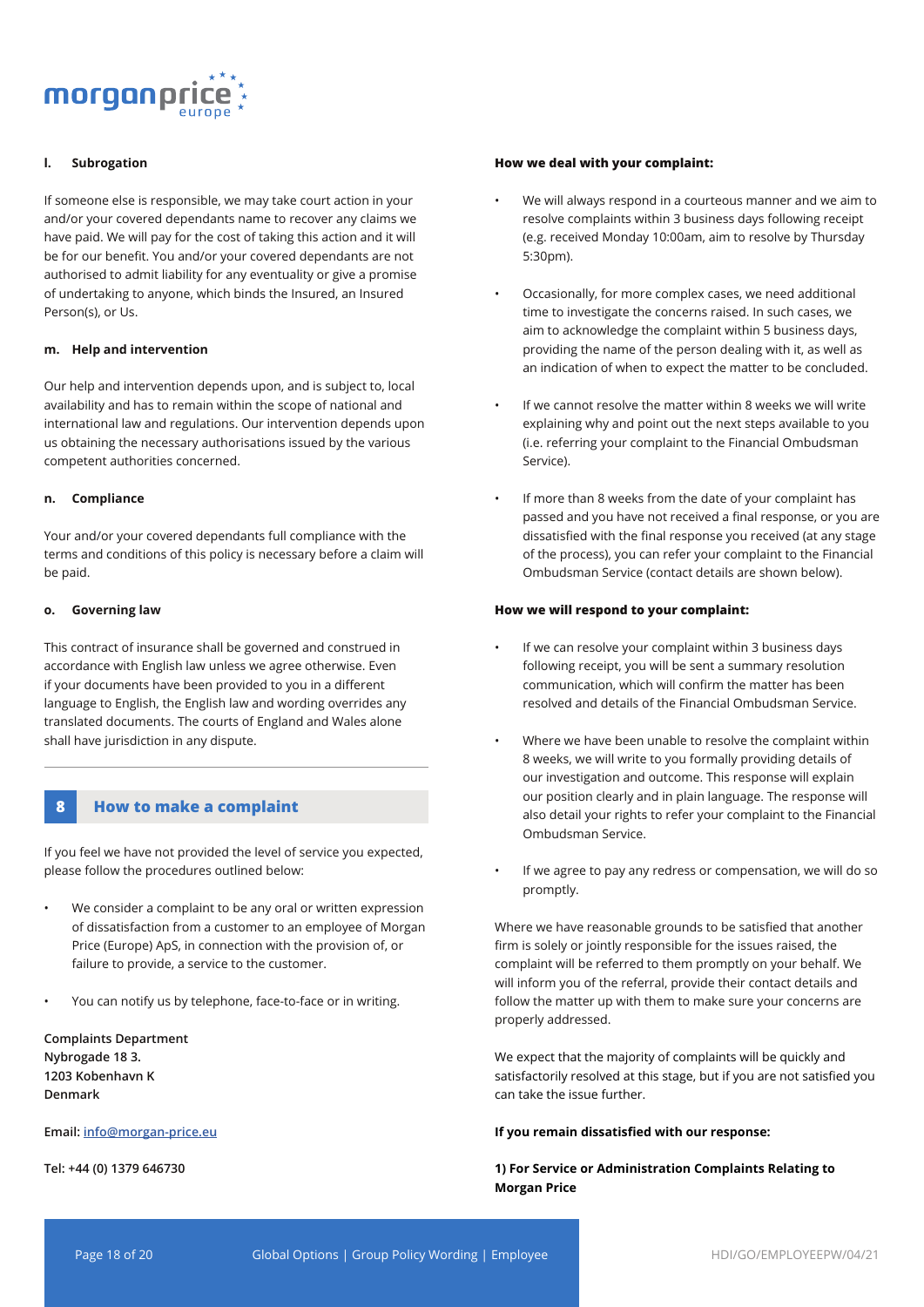

Having received our final response, if you remain dissatisfied, you may be eligible to refer your complaint to the Financial Ombudsman Service. This service is free of charge.

Visit their website at: www.financial-ombudsman.org.uk

Call on 0800 023 4567 or 0300 123 9123 from within the UK, or +44 207 964 0500 from outside the UK,

Write to them or visit them at: Financial Ombudsman Service, Exchange Tower, London, E14 9SR United Kingdom

Email them at: complaint.info@financial-ombudsman.org.uk

You can find out more information by following the link here: www.financial-ombudsman.org.uk/publications/ordering-leaflet/ leaflet

Please note that if you wish to refer this matter to the Financial Ombudsman Service, you must do so within 6 months of the final decision.

You must have completed the above procedure before the Financial Ombudsman Service will consider your case.

# **2) For Product or Claims Related Complaints**

Please put full details of your complaint in writing and send to:

**Complaints Officer HDI Global Specialty SE Podbielskistraße 396, 30659 Hannover, Germany**

**or send an email to complaints@hdi-specialty.com**